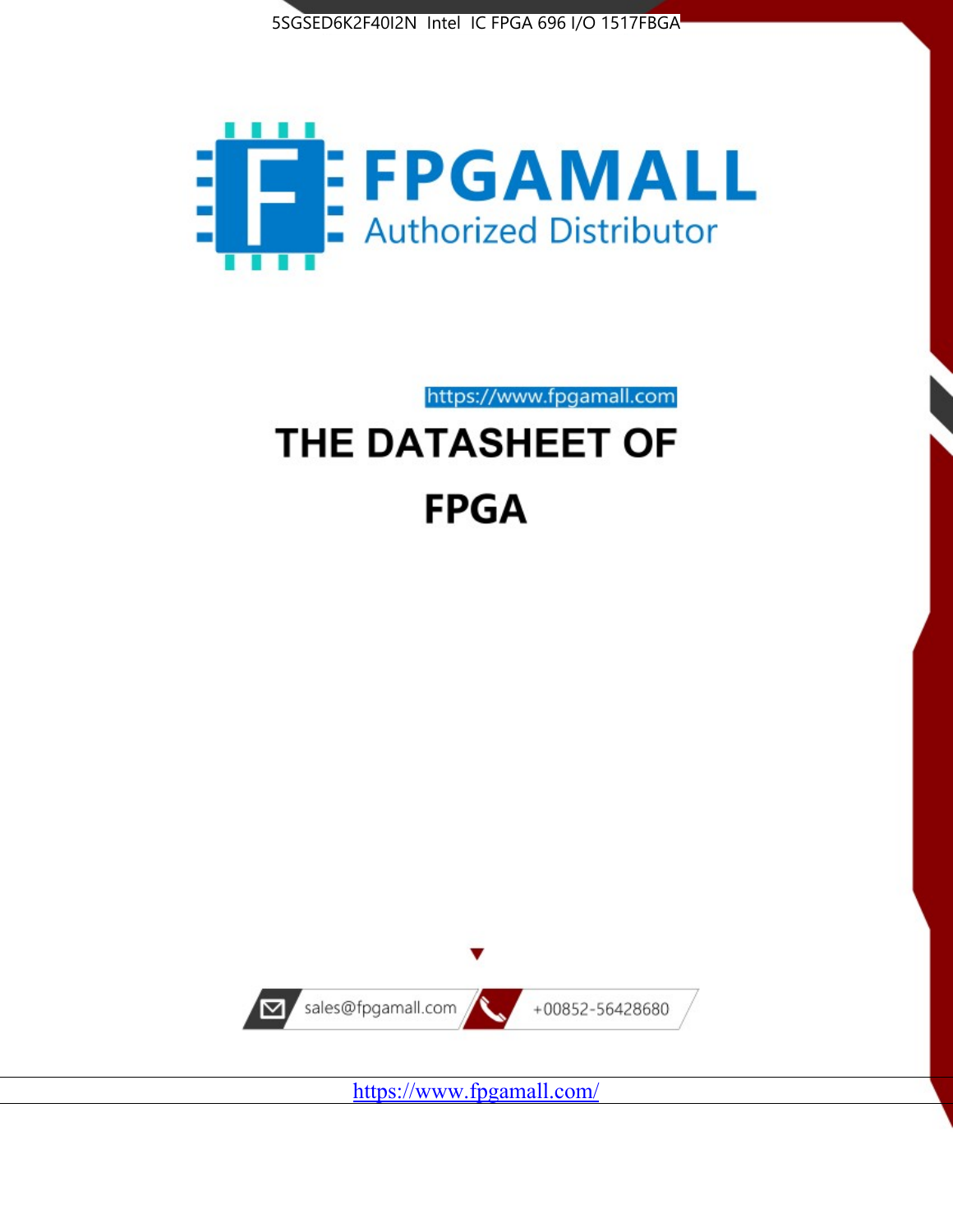# **Stratix V Device Overview**



Altera's 28-nm Stratix® V FPGAs include innovations such as an enhanced core architecture, integrated transceivers up to 28.05 gigabits per second (Gbps), and a unique array of integrated hard intellectual property (IP) blocks.

With these innovations, Stratix V FPGAs deliver a new class of application-targeted devices optimized for:

- Bandwidth-centric applications and protocols, including PCI Express® (PCIe®) Gen3
- Data-intensive applications for 40G/100G and beyond
- High-performance, high-precision digital signal processing (DSP) applications

Stratix V devices are available in four variants (GT, GX, GS, and E), each targeted for a different set of applications. For higher volume production, you can prototype with Stratix V FPGAs and use the low-risk, low-cost path to HardCopy® V ASICs.

#### **Related Information**

2020.06.15

#### **[Stratix V Device Handbook: Known Issues](http://www.altera.com/support/kdb/solutions/rd08242010_83.html)**

Lists the planned updates to the *Stratix V Device Handbook* chapters.

### **Stratix V Family Variants**

The Stratix V device family contains the GT, GX, GS, and E variants.

**Stratix V GT** devices, with both 28.05-Gbps and 12.5-Gbps transceivers, are optimized for applications that require ultra-high bandwidth and performance in areas such as 40G/100G/400G optical communica‐ tions systems and optical test systems. 28.05-Gbps and 12.5-Gbps transceivers are also known as GT and GX channels, respectively.

**Stratix V GX** devices offer up to 66 integrated transceivers with 14.1-Gbps data rate capability. These transceivers also support backplane and optical interface applications. These devices are optimized for high-performance, high-bandwidth applications such as 40G/100G optical transport, packet processing, and traffic management found in wireline, military communications, and network test equipment markets.

**Stratix V GS** devices have an abundance of variable precision DSP blocks, supporting up to 3,926 18x18 or 1,963 27x27 multipliers. In addition, Stratix V GS devices offer integrated transceivers with 14.1-Gbps data rate capability. These transceivers also support backplane and optical interface applications. These devices are optimized for transceiver-based DSP-centric applications found in wireline, military, broadcast, and high-performance computing markets.

**Stratix V E** devices offer the highest logic density within the Stratix V family with nearly one million logic elements (LEs) in the largest device. These devices are optimized for applications such as ASIC and system emulation, diagnostic imaging, and instrumentation.

**[ISO](http://www.altera.com/support/devices/reliability/certifications/rel-certifications.html) [9001:2015](http://www.altera.com/support/devices/reliability/certifications/rel-certifications.html) [Registered](http://www.altera.com/support/devices/reliability/certifications/rel-certifications.html)**

**low part of Intel** 

\*Other names and brands may be claimed as the property of others.

Intel Corporation. All rights reserved. Intel, the Intel logo, Altera, Arria, Cyclone, Enpirion, MAX, Nios, Quartus and Stratix words and logos are trademarks of Intel Corporation or its subsidiaries in the U.S. and/or other countries. Intel warrants performance of its FPGA and semiconductor products to current specifications in accordance with Intel's standard warranty, but reserves the right to make changes to any products and services at any time without notice. Intel assumes no responsibility or liability arising out of the application or use of any information, product, or service described herein except as expressly agreed to in writing by Intel. Intel customers are advised to obtain the latest version of device specifications before relying on any published information and before placing orders for products or services.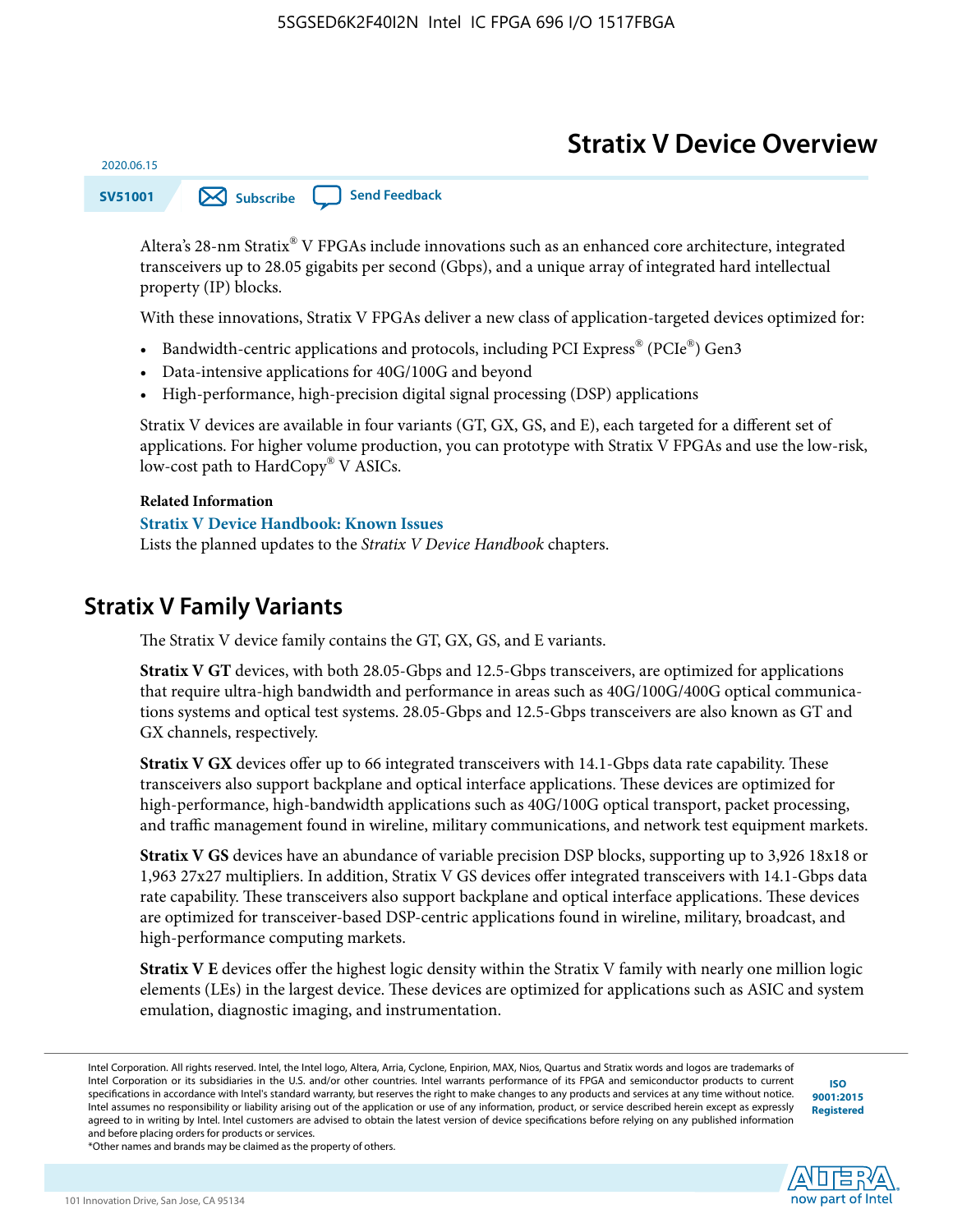#### **2 Stratix V Features Summary**

Common to all Stratix V family variants are a rich set of high-performance building blocks, including a redesigned adaptive logic module (ALM), 20 Kbit (M20K) embedded memory blocks, variable precision DSP blocks, and fractional phase-locked loops (PLLs). All of these building blocks are interconnected by Altera's superior multi-track routing architecture and comprehensive fabric clocking network.

Also common to Stratix V devices is the new Embedded HardCopy Block, which is a customizable hard IP block that leverages Altera's unique HardCopy ASIC capabilities. The Embedded HardCopy Block in Stratix V FPGAs is used to harden IP instantiation of PCIe Gen3, Gen2, and Gen1.

### **Stratix V Features Summary**

#### **Table 1: Summary of Features for Stratix V Devices**

| <b>Feature</b>                    | <b>Description</b>                                                                                                                                                                                                                                                                                                                                                                                                         |
|-----------------------------------|----------------------------------------------------------------------------------------------------------------------------------------------------------------------------------------------------------------------------------------------------------------------------------------------------------------------------------------------------------------------------------------------------------------------------|
| Technology                        | 28-nm TSMC process technology<br>$\bullet$<br>0.85-V or 0.9-V core voltage                                                                                                                                                                                                                                                                                                                                                 |
| Low-power serial<br>transceivers  | 28.05-Gbps transceivers on Stratix V GT devices<br>$\bullet$<br>Electronic dispersion compensation (EDC) for XFP, SFP+, QSFP, CFP<br>optical module support<br>Adaptive linear and decision feedback equalization<br>$\bullet$<br>Transmitter pre-emphasis and de-emphasis<br>Dynamic reconfiguration of individual channels<br>$\bullet$<br>On-chip instrumentation (EyeQ non-intrusive data eye monitoring)<br>$\bullet$ |
| Backplane capability              | 600-Megabits per second (Mbps) to 12.5-Gbps data rate capability<br>$\bullet$                                                                                                                                                                                                                                                                                                                                              |
| General-purpose I/Os<br>(GPIOs)   | 1.6-Gbps LVDS<br>1,066-MHz external memory interface<br>$\bullet$<br>On-chip termination (OCT)<br>$\bullet$<br>1.2-V to 3.3-V interfacing for all Stratix V devices                                                                                                                                                                                                                                                        |
| Embedded HardCopy<br><b>Block</b> | PCIe Gen3, Gen2, and Gen1 complete protocol stack, x1/x2/x4/x8 end<br>$\bullet$<br>point and root port                                                                                                                                                                                                                                                                                                                     |
| Embedded transceiver<br>hard IP   | Interlaken physical coding sublayer (PCS)<br>$\bullet$<br>Gigabit Ethernet (GbE) and XAUI PCS<br>$\bullet$<br>10G Ethernet PCS<br>Serial RapidIO® (SRIO) PCS<br>$\bullet$<br>Common Public Radio Interface (CPRI) PCS<br>$\bullet$<br>Gigabit Passive Optical Networking (GPON) PCS<br>$\bullet$                                                                                                                           |
| Power management                  | Programmable Power Technology<br>Quartus II integrated PowerPlay Power Analysis<br>$\bullet$                                                                                                                                                                                                                                                                                                                               |

**Altera Corporation** 

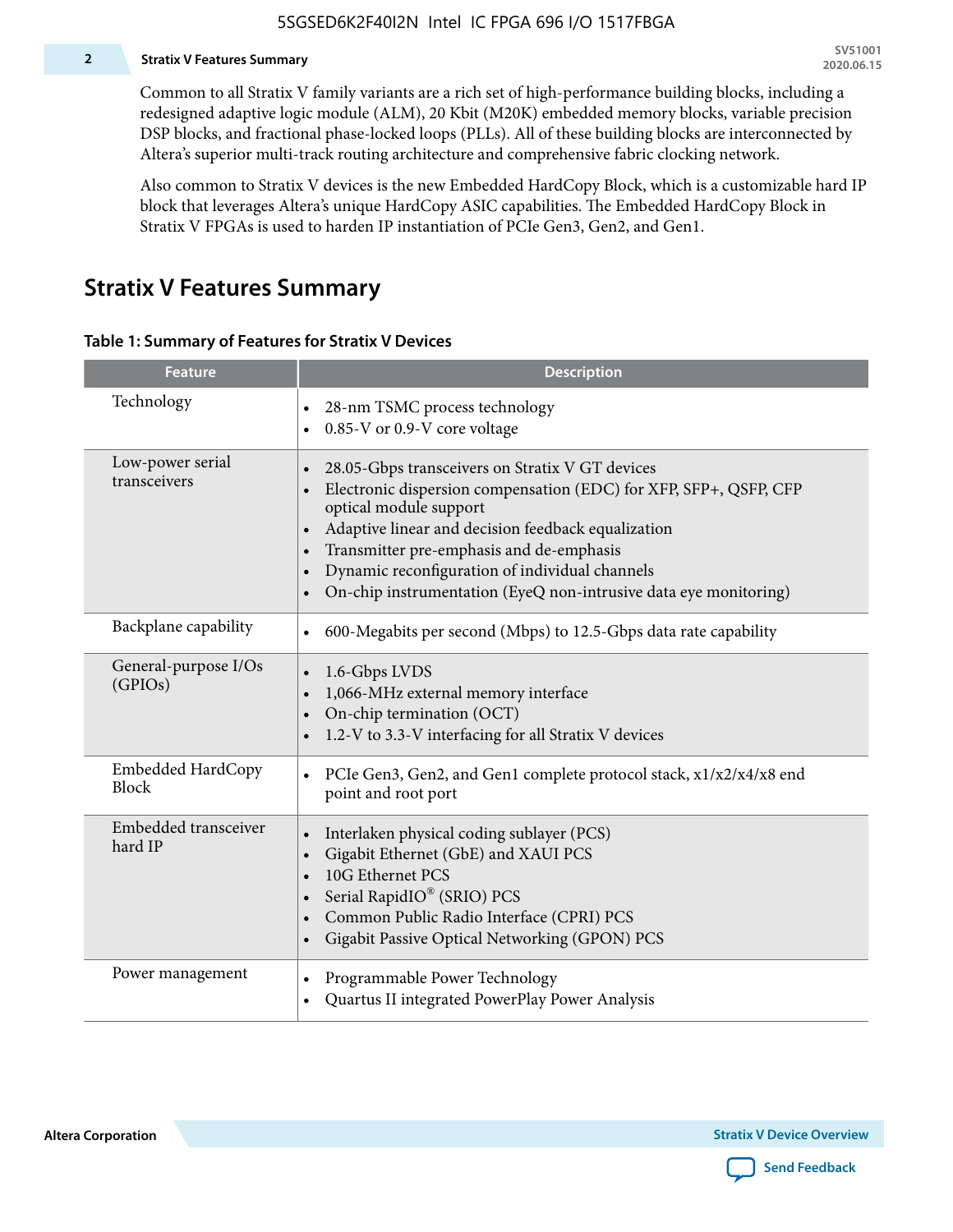| <b>Feature</b>                   | <b>Description</b>                                                                                                                                                                                                                                                                                                                                                                                                                         |
|----------------------------------|--------------------------------------------------------------------------------------------------------------------------------------------------------------------------------------------------------------------------------------------------------------------------------------------------------------------------------------------------------------------------------------------------------------------------------------------|
| High-performance core<br>fabric  | Enhanced ALM with four registers<br>Improved routing architecture reduces congestion and improves compile<br>times                                                                                                                                                                                                                                                                                                                         |
| Embedded memory<br>blocks        | M20K: 20-Kbit with hard error correction code (ECC)<br>$\bullet$<br>MLAB: 640-bit<br>$\bullet$                                                                                                                                                                                                                                                                                                                                             |
| Variable precision DSP<br>blocks | Up to 600 MHz performance<br>$\bullet$<br>Natively support signal processing with precision ranging from 9x9 up to<br>54x54<br>New native 27x27 multiply mode<br>$\bullet$<br>64-bit accumulator and cascade for systolic finite impulse responses (FIRs)<br>Embedded internal coefficient memory<br>$\bullet$<br>Pre-adder/subtractor improves efficiency<br>$\bullet$<br>Increased number of outputs allows more independent multipliers |
| <b>Fractional PLLs</b>           | Fractional mode with third-order delta-sigma modulation<br>$\bullet$<br>Integer mode<br>$\bullet$<br>Precision clock synthesis, clock delay compensation, and zero delay buffer<br>$\bullet$<br>(ZDB)                                                                                                                                                                                                                                      |
| Clock networks                   | 800-MHz fabric clocking<br>$\bullet$<br>Global, quadrant, and peripheral clock networks<br>$\bullet$<br>Unused clock networks can be powered down to reduce dynamic power<br>$\bullet$                                                                                                                                                                                                                                                     |
| Device configuration             | Serial and parallel flash interface<br>$\bullet$<br>Enhanced advanced encryption standard (AES) design security features<br>$\bullet$<br>Tamper protection<br>$\bullet$<br>Partial and dynamic reconfiguration<br>$\bullet$<br>Configuration via Protocol (CvP)                                                                                                                                                                            |
| High-performance<br>packaging    | Multiple device densities with identical package footprints enables seamless<br>migration between different FPGA densities<br>FBGA packaging with on-package decoupling capacitors<br>Lead and RoHS-compliant lead-free options<br>$\bullet$                                                                                                                                                                                               |
| HardCopy V migration             |                                                                                                                                                                                                                                                                                                                                                                                                                                            |

# **Stratix V Family Plan**

The following tables list the features of the different Stratix V devices.

The information in this section is correct at the time of publication. For the latest information and to get more details, refer to the Altera Product Selector.

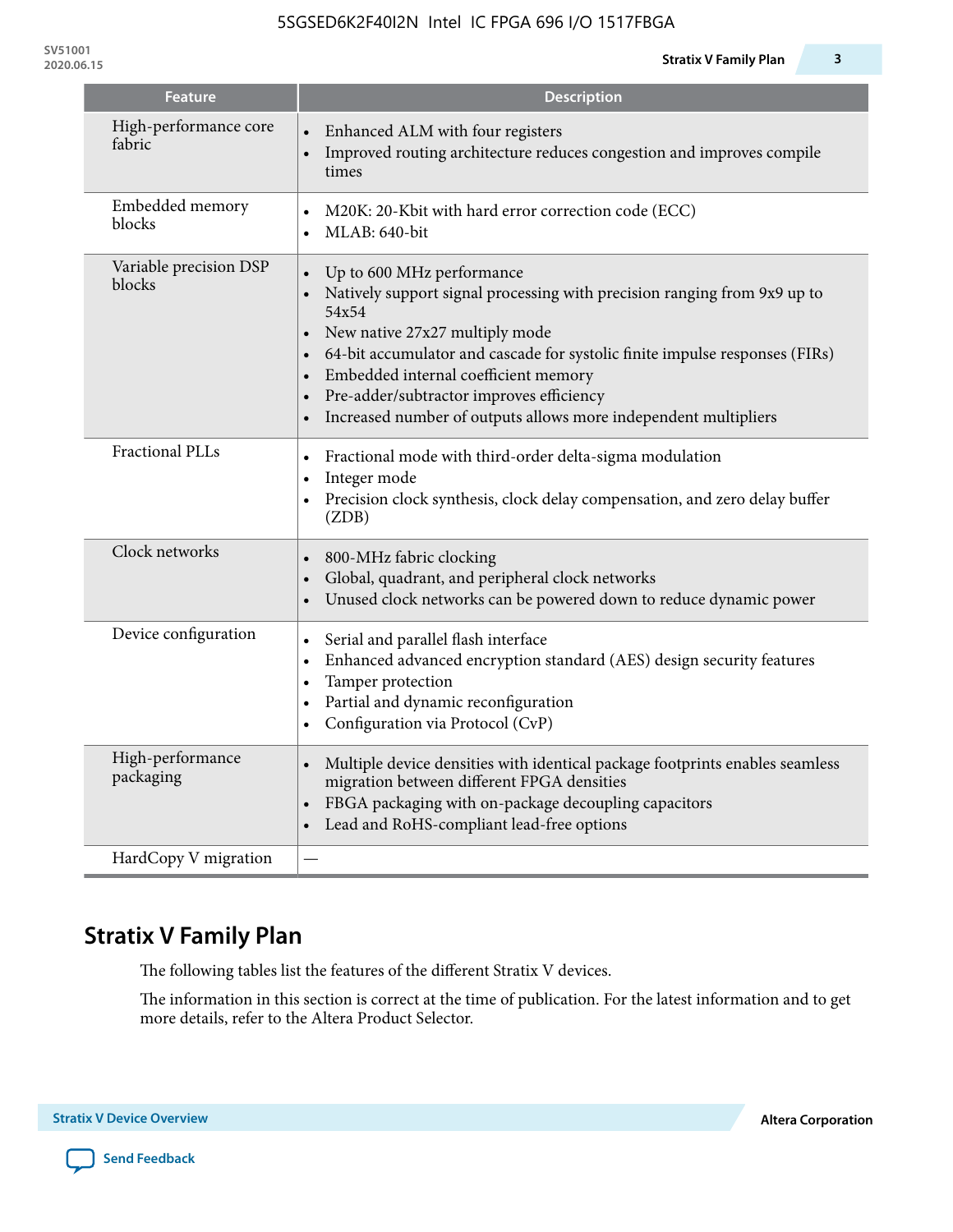#### **4 Stratix V Family Plan**

### **Table 2: Stratix V GT Device Features**

| <b>Feature</b>                                                            | 5SGTC5         | 5SGTC7         |  |  |  |  |  |  |  |
|---------------------------------------------------------------------------|----------------|----------------|--|--|--|--|--|--|--|
| Logic Elements (K)                                                        | 425            | 622            |  |  |  |  |  |  |  |
| ALMs                                                                      | 160,400        | 234,720        |  |  |  |  |  |  |  |
| Registers (K)                                                             | 642            | 939            |  |  |  |  |  |  |  |
| 28.05/12.5-Gbps Transceivers                                              | 4/32           | 4/32           |  |  |  |  |  |  |  |
| PCIe hard IP Blocks                                                       | $\mathbf{1}$   | $\mathbf{1}$   |  |  |  |  |  |  |  |
| <b>Fractional PLLs</b>                                                    | 28             | 28             |  |  |  |  |  |  |  |
| M20K Memory Blocks                                                        | 2,304          | 2,560          |  |  |  |  |  |  |  |
| M20K Memory (MBits)                                                       | 45             | 50             |  |  |  |  |  |  |  |
| Variable Precision Multipliers (18x18)                                    | 512            | 512            |  |  |  |  |  |  |  |
| Variable Precision Multipliers (27x27)                                    | 256            | 256            |  |  |  |  |  |  |  |
| DDR3 SDRAM x72 DIMM Interfaces                                            | $\overline{4}$ | $\overline{4}$ |  |  |  |  |  |  |  |
| User I/Os <sup>(1)</sup> , Full-Duplex LVDS, 28.05/12.5-Gbps Transceivers |                |                |  |  |  |  |  |  |  |
| Package <sup>(2)(3)</sup>                                                 | 5SGTC5         | 5SGTC7         |  |  |  |  |  |  |  |
| KF40-F1517 <sup>(4)</sup><br>$(40 \text{ mm})$                            | 600, 150, 36   | 600, 150, 36   |  |  |  |  |  |  |  |

**Altera Corporation** 



<sup>(1)</sup> The number of GPIOs does not include transceiver I/Os. In the Quartus II software, the number of user I/Os includes transceiver I/Os.

 $^{(2)}$  Packages are flipchip ball grid array (1.0-mm pitch).

<sup>(3)</sup> Each package row offers pin migration (common board footprint) for all devices in the row.

<sup>(4)</sup> Migration between select Stratix V GT devices and Stratix V GX devices is available. For more information, refer to **Table 6** and to *AN 644: Migration Between Stratix V GX and Stratix V GT Devices*.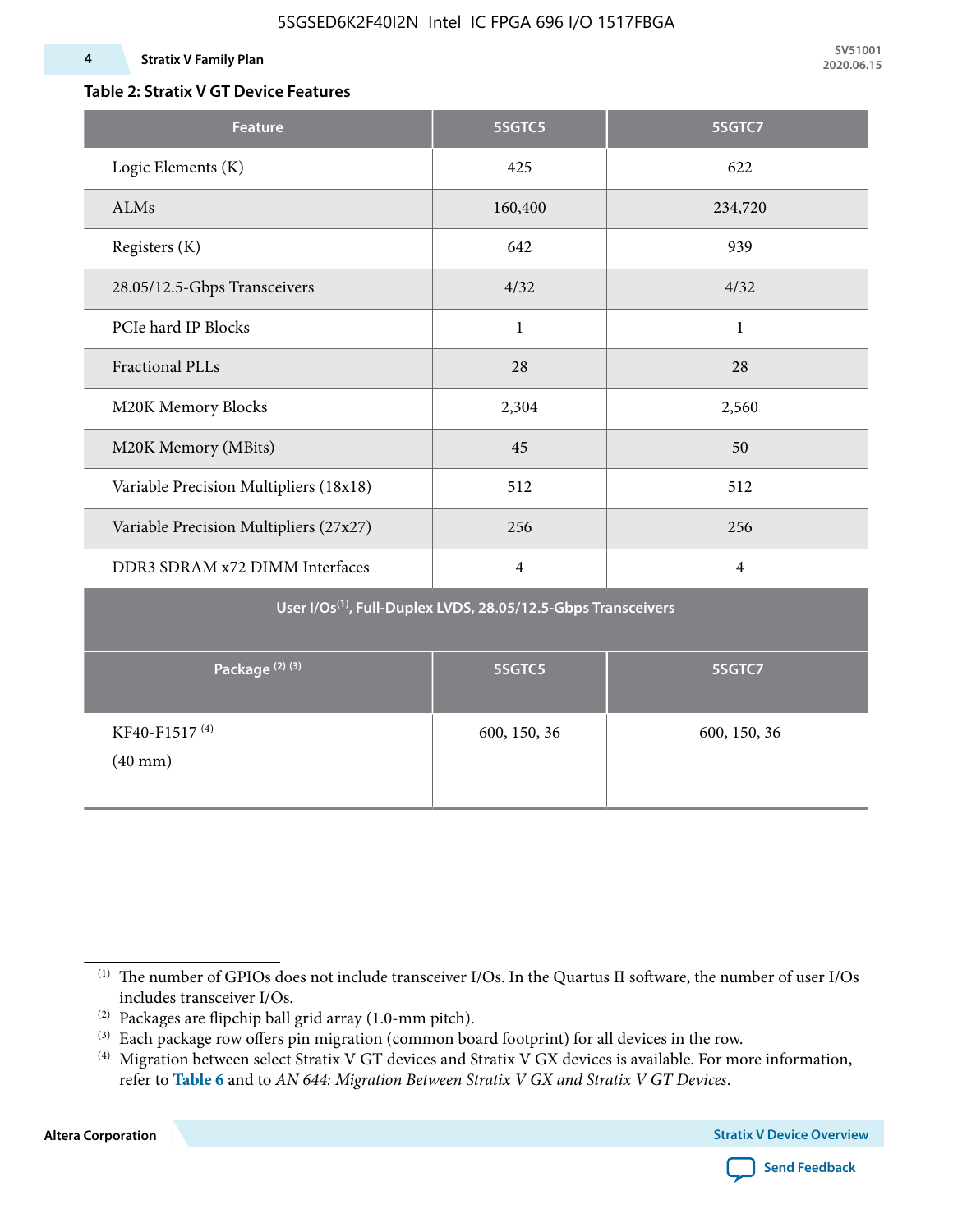#### **Table 3: Stratix V GX Device Features**

| <b>Features</b>                                       | 5SGXA<br>3       | 5SGXA<br>4  | 5SGXA<br>5                 | 5SGXA<br>7                 | 5SGXA<br>9    | 5SGXA<br>В    | 5SGXB<br>5     | 5SGXB<br>6     | 5SGXB<br>9     | 5SGXBB         |
|-------------------------------------------------------|------------------|-------------|----------------------------|----------------------------|---------------|---------------|----------------|----------------|----------------|----------------|
| Logic<br>Elements<br>(K)                              | 340              | 420         | 490                        | 622                        | 840           | 952           | 490            | 597            | 840            | 952            |
| ALMs                                                  | 128,300          | 158,500     | 185,000                    | 234,720                    | 317,000       | 359,200       | 185,000        | 225,400        | 317,000        | 359,200        |
| Registers<br>(K)                                      | 513              | 634         | 740                        | 939                        | 1,268         | 1,437         | 740            | 902            | 1,268          | 1,437          |
| $14.1$ -Gbps<br>Transceive<br>rs                      | 12, 24,<br>or 36 | 24 or<br>36 | 24, 36,<br>or 48           | 24, 36,<br>or 48           | 36 or<br>48   | 36 or<br>48   | 66             | 66             | 66             | 66             |
| PCIe hard<br><b>IP Blocks</b>                         | 1 or 2           | 1 or 2      | 1, 2, or<br>$\overline{4}$ | 1, 2, or<br>$\overline{4}$ | 1, 2, or<br>4 | 1, 2, or<br>4 | 1 or 4         | 1 or 4         | 1 or 4         | 1 or 4         |
| Fractional<br>PLLs                                    | $20^{(5)}$       | 24          | 28                         | 28                         | 28            | 28            | 24             | 24             | 32             | 32             |
| M20K<br>Memory<br><b>Blocks</b>                       | 957              | 1,900       | 2,304                      | 2,560                      | 2,640         | 2,640         | 2,100          | 2,660          | 2,640          | 2,640          |
| M20K<br>Memory<br>(MBits)                             | 19               | 37          | 45                         | 50                         | 52            | 52            | 41             | 52             | 52             | 52             |
| Variable<br>Precision<br>Multipliers<br>(18x18)       | 512              | 512         | 512                        | 512                        | 704           | 704           | 798            | 798            | 704            | 704            |
| Variable<br>Precision<br>Multipliers<br>(27x27)       | 256              | 256         | 256                        | 256                        | 352           | 352           | 399            | 399            | 352            | 352            |
| DDR3<br><b>SDRAM</b><br>x72 DIMM<br>Interfaces<br>(6) | 6                | 6           | 6                          | 6                          | 6             | 6             | $\overline{4}$ | $\overline{4}$ | $\overline{4}$ | $\overline{4}$ |

 $^{\left(5\right)}$  The F1517 package contains 24 PLLs. The other packages with this device contain 20 PLLs.

(6) These are the maximum number of x72 interfaces available. The actual number of interfaces depends on the device package.

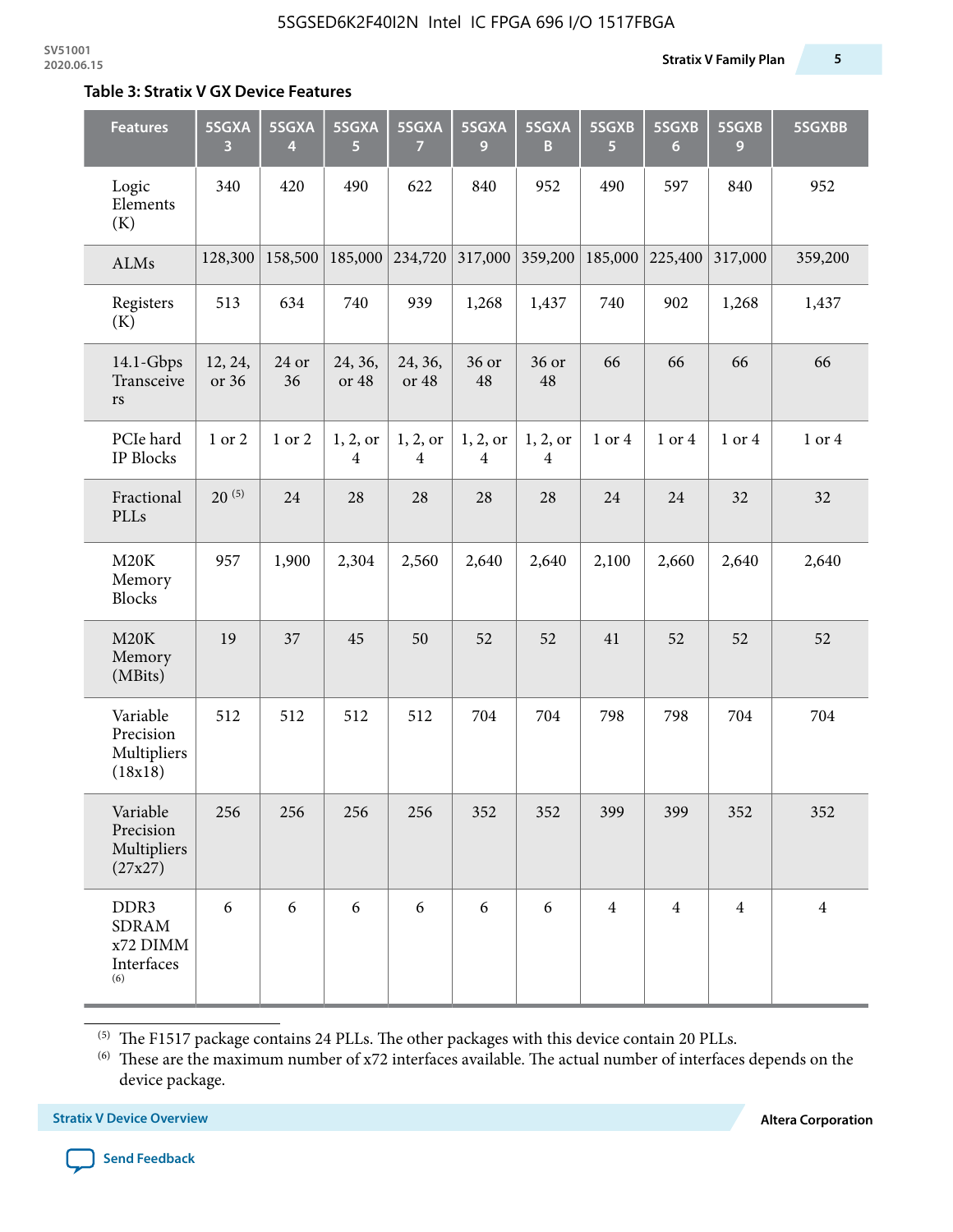#### 5SGSED6K2F40I2N Intel IC FPGA 696 I/O 1517FBGA

#### **6 Stratix V Family Plan**

| User I/Os <sup>(1)</sup> , Full-Duplex LVDS, 14.1-Gbps Transceivers                  |                             |                          |                 |                 |                                 |                                 |                |                |        |        |
|--------------------------------------------------------------------------------------|-----------------------------|--------------------------|-----------------|-----------------|---------------------------------|---------------------------------|----------------|----------------|--------|--------|
| Package <sup>(2)(3)</sup><br>$(7)$ (8)                                               | 5SGXA3                      | 5SGXA4   5SGXA5   5SGXA7 |                 |                 | 5SGXA9                          | 5SGXA<br>B.                     | 5SGXB5         | 5SGXB6         | 5SGXB9 | 5SGXBB |
| EH29-<br>H780<br>$(33$ mm $)$                                                        | 360, 90,<br>$12^{\text{H}}$ |                          |                 |                 |                                 |                                 |                |                |        |        |
| HF35-<br>$F1152^{(9)}$<br>$(35$ mm $)$                                               | 432,<br>108, 24             | 552,<br>138, 24          | 552,<br>138, 24 | 552,<br>138, 24 |                                 |                                 |                |                |        |        |
| KF35-<br>F1152<br>$(35$ mm $)$                                                       | 432,<br>108, 36             | 432,<br>108, 36          | 432,<br>108, 36 | 432,<br>108, 36 |                                 |                                 |                |                |        |        |
| KF40-<br>F1517<br>$(40$ mm $)$<br>KH40-<br>H1517 <sup>(9)</sup><br>$(45 \text{ mm})$ | 696,<br>174, 36             | 696,<br>174, 36          | 696,<br>174, 36 | 696,<br>174, 36 | 696,<br>174,<br>36 <sup>H</sup> | 696,<br>174,<br>36 <sup>H</sup> |                |                |        |        |
| NF40-<br>F1517 <sup>(4)</sup><br>$(40$ mm $)$                                        |                             |                          | 600,<br>150, 48 | 600,<br>150, 48 |                                 |                                 |                |                |        |        |
| RF40-<br>F1517<br>$(40$ mm $)$                                                       |                             |                          |                 |                 |                                 |                                 | 432,<br>108,66 | 432,<br>108,66 |        |        |

**Altera Corporation** 



<sup>(7)</sup> LVDS counts are full duplex channels. Each full duplex channel is one transmitter (TX) pair plus one receiver (RX) pair.

<sup>(8)</sup> A superscript  $H$  after the number of transceivers indicates that this device is only available in a hybrid package. Hybrid packages are slightly larger than conventional FBGAs. Refer to Altera's packaging documentation for more information.

<sup>(9)</sup> Migration between select Stratix V GX devices and Stratix V GS devices is available. For more information, refer to **Table 6**.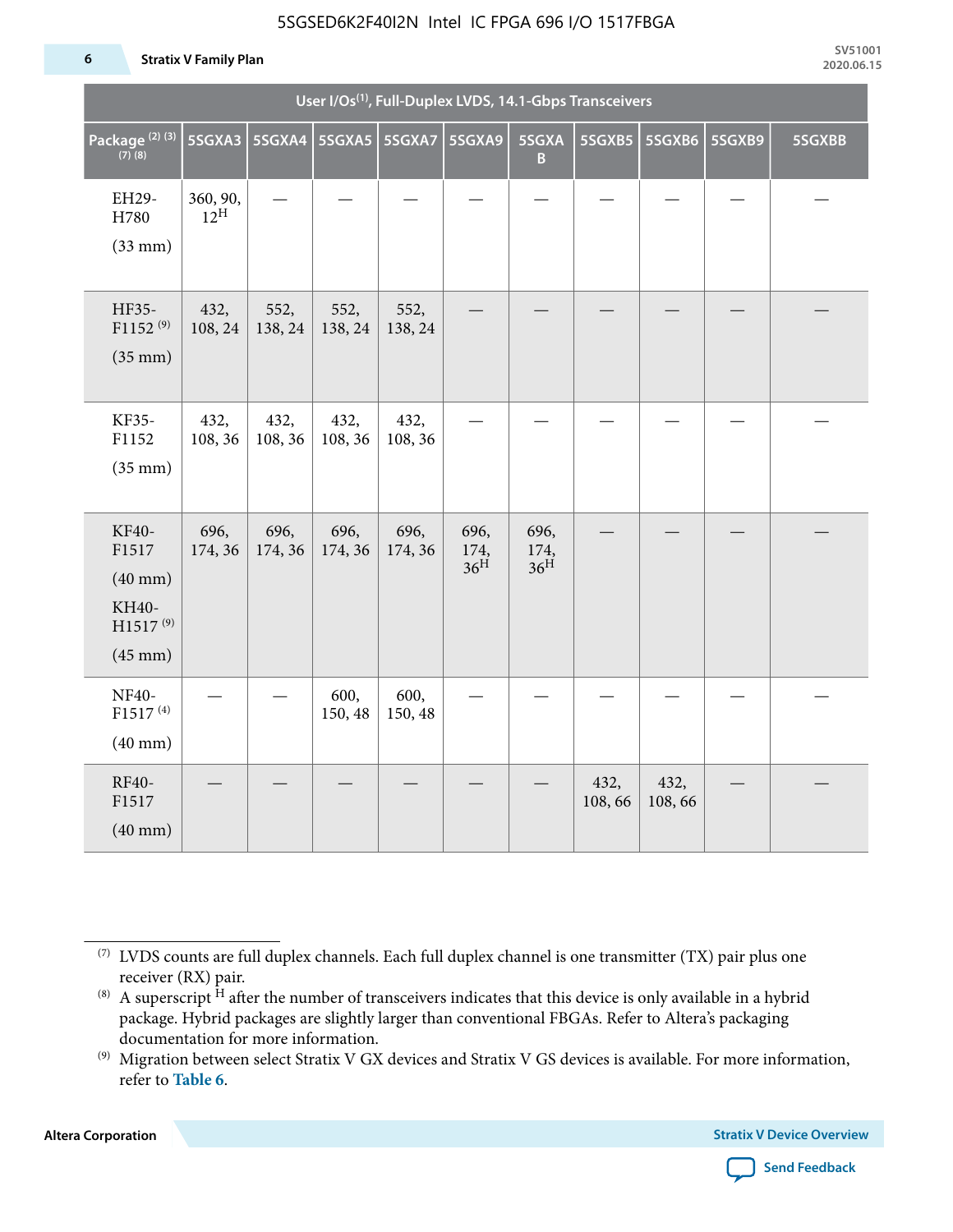| User I/Os <sup>(1)</sup> , Full-Duplex LVDS, 14.1-Gbps Transceivers |        |               |                 |                 |                 |                 |                |                |                                 |                           |
|---------------------------------------------------------------------|--------|---------------|-----------------|-----------------|-----------------|-----------------|----------------|----------------|---------------------------------|---------------------------|
| Package <sup>(2)(3)</sup><br>$(7)$ $(8)$                            | 5SGXA3 | <b>5SGXA4</b> |                 | 5SGXA5 5SGXA7   | 5SGXA9          | 5SGXA<br>B      | 5SGXB5         | 5SGXB6         | 5SGXB9                          | 5SGXBB                    |
| RF43-<br>F1760<br>(42.5)<br>mm)                                     |        |               |                 |                 |                 |                 | 600,<br>150,66 | 600,<br>150,66 |                                 |                           |
| RH43-<br>H1760<br>$(45 \text{ mm})$                                 |        |               |                 |                 |                 |                 |                |                | 600,<br>150,<br>66 <sup>H</sup> | 600, 150, 66 <sup>H</sup> |
| NF45-<br>F1932 <sup>(9)</sup><br>$(45 \text{ mm})$                  |        |               | 840,<br>210, 48 | 840,<br>210, 48 | 840,<br>210, 48 | 840,<br>210, 48 |                |                |                                 |                           |

#### **Table 4: Stratix V GS Device Features**

| <b>Features</b>                           | 5SGSD3      | 5SGSD4        | 5SGSD5       | 5SGSD6     | 5SGSD8     |
|-------------------------------------------|-------------|---------------|--------------|------------|------------|
| Logic Elements (K)                        | 236         | 360           | 457          | 583        | 695        |
| <b>ALMs</b>                               | 89,000      | 135,840       | 172,600      | 220,000    | 262,400    |
| Registers (K)                             | 356         | 543           | 690          | 880        | 1,050      |
| $14.1$ -Gbps<br>transceivers              | 12 or 24    | 12, 24, or 36 | 24 or 36     | 36 or 48   | 36 or 48   |
| PCIe hard IP<br>blocks                    | $\mathbf 1$ | $\mathbf{1}$  | $\mathbf{1}$ | 1, 2, or 4 | 1, 2, or 4 |
| Fractional PLLs                           | 20          | $20^{(5)}$    | 24           | 28         | 28         |
| M20K Memory<br><b>Blocks</b>              | 688         | 957           | 2,014        | 2,320      | 2,567      |
| M20K Memory<br>(MBits)                    | 13          | 19            | 39           | 45         | 50         |
| Variable Precision<br>Multipliers (18x18) | 1,200       | 2,088         | 3,180        | 3,550      | 3,926      |
| Variable Precision<br>Multipliers (27x27) | 600         | 1,044         | 1,590        | 1,775      | 1,963      |

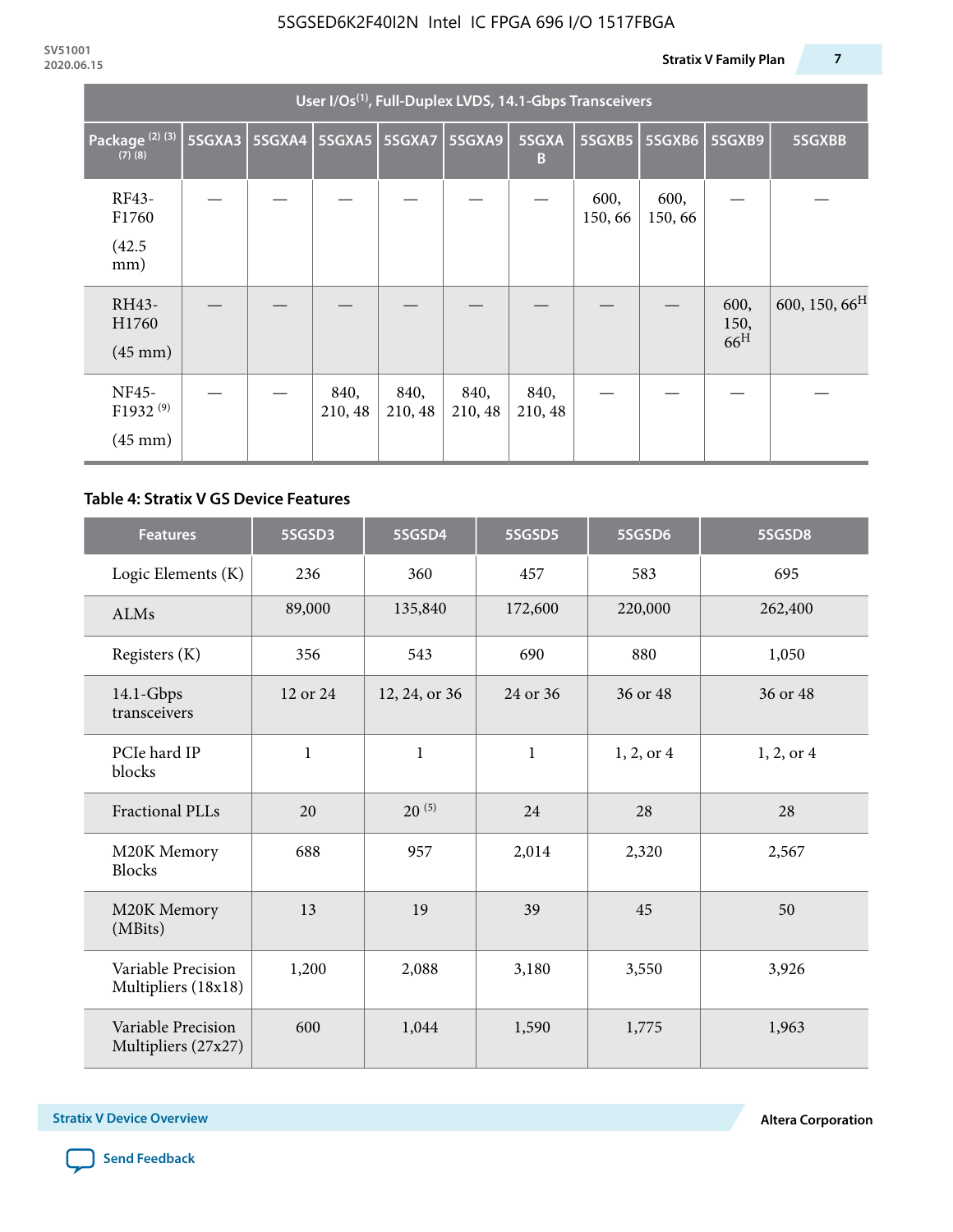#### 5SGSED6K2F40I2N Intel IC FPGA 696 I/O 1517FBGA

| <b>Features</b>                                                     | 5SGSD3          | 5SGSD4          | 5SGSD5         | 5SGSD6       | 5SGSD8       |  |  |  |  |  |  |
|---------------------------------------------------------------------|-----------------|-----------------|----------------|--------------|--------------|--|--|--|--|--|--|
| DDR3 SDRAM x72<br><b>DIMM</b> Interfaces                            | $\overline{2}$  | $\overline{4}$  | $\overline{4}$ | 6            | 6            |  |  |  |  |  |  |
| User I/Os <sup>(1)</sup> , Full-Duplex LVDS, 14.1-Gbps Transceivers |                 |                 |                |              |              |  |  |  |  |  |  |
| Package <sup>(2)</sup> (3) (7) (8)                                  | 5SGSD3          | 5SGSD4          | 5SGSD5         | 5SGSD6       | 5SGSD8       |  |  |  |  |  |  |
| EH29-H780<br>$(33$ mm $)$                                           | 360, 90, $12^H$ | 360, 90, $12^H$ |                |              |              |  |  |  |  |  |  |
| HF35-F1152 <sup>(9)</sup><br>$(35 \text{ mm})$                      | 432, 108, 24    | 432, 108, 24    | 552, 138, 24   |              |              |  |  |  |  |  |  |
| KF40-F1517 <sup>(9)</sup><br>$(40 \text{ mm})$                      |                 | 696, 174, 36    | 696, 174, 36   | 696, 174, 36 | 696, 174, 36 |  |  |  |  |  |  |
| NF45-F1932 <sup>(9)</sup><br>$(45 \text{ mm})$                      |                 |                 |                | 840, 210, 48 | 840, 210, 48 |  |  |  |  |  |  |

#### **Table 5: Stratix V E Device Features**

| <b>Features</b>                        | 5SEE9   | 5SEEB   |
|----------------------------------------|---------|---------|
| Logic Elements (K)                     | 840     | 952     |
| ALMs                                   | 317,000 | 359,200 |
| Registers (K)                          | 1,268   | 1,437   |
| <b>Fractional PLLs</b>                 | 28      | 28      |
| M20K Memory Blocks                     | 2,640   | 2,640   |
| M20K Memory (MBits)                    | 52      | 52      |
| Variable Precision Multipliers (18x18) | 704     | 704     |
| Variable Precision Multipliers (27x27) | 352     | 352     |
| DDR3 SDRAM x72 DIMM Interfaces         | 6       | 6       |

**Altera Corporation** 

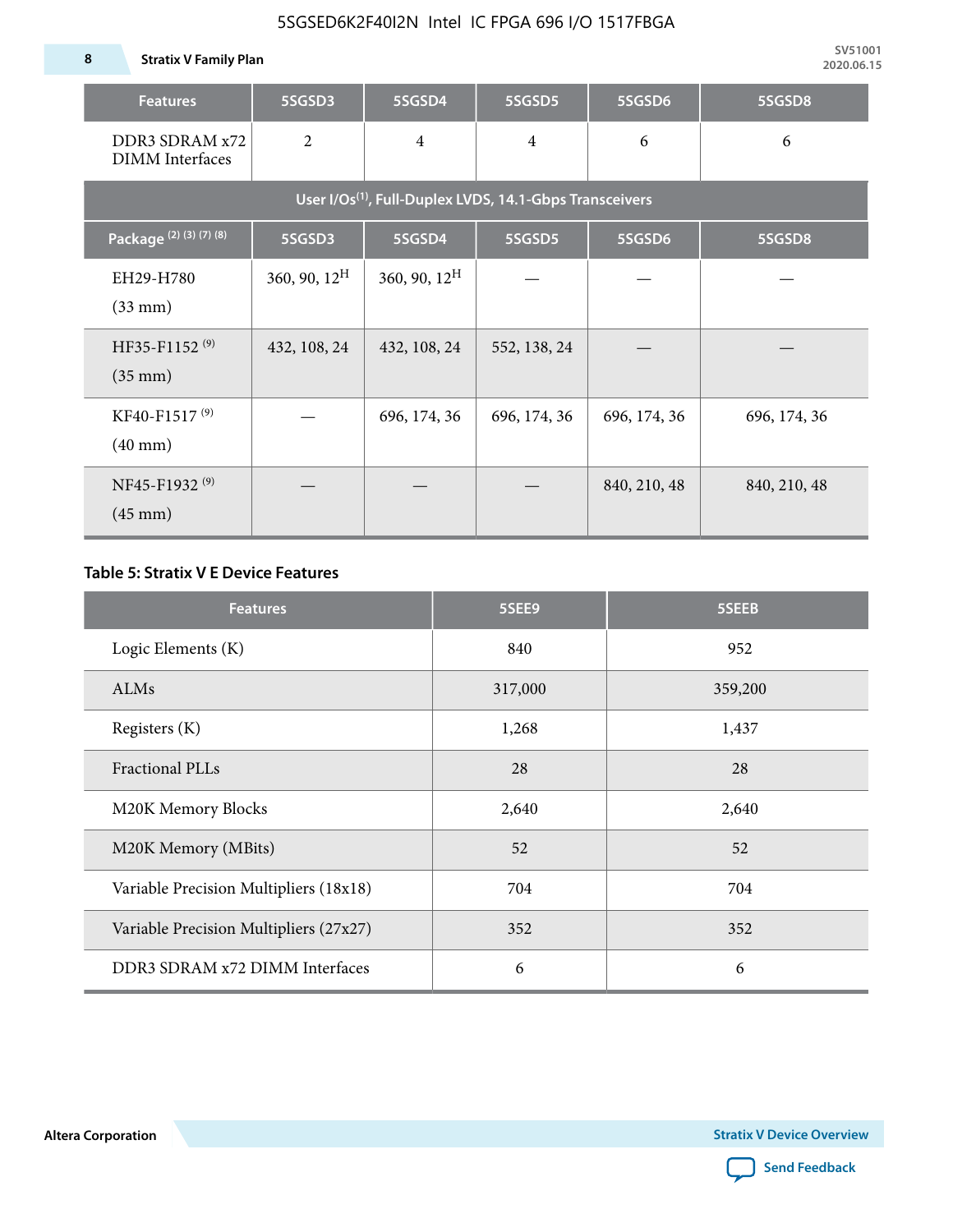| 2020.06.15        |                                                                     |                                       | <b>Stratix V Family Plan</b> | 9 |
|-------------------|---------------------------------------------------------------------|---------------------------------------|------------------------------|---|
|                   |                                                                     | User I/Os $^{(1)}$ , Full-Duplex LVDS |                              |   |
|                   | Package <sup>(2)</sup> <sup>(3)</sup> <sup>(7)</sup> <sup>(8)</sup> | 5SEE9                                 | 5SEEB                        |   |
| $(45 \text{ mm})$ | H40-H1517                                                           | 696, $174^{\text{H}}$                 | 696, $174^H$                 |   |
| $(45 \text{ mm})$ | F45-F1932                                                           | 840, 210                              | 840, 210                     |   |

#### **Table 6: Device Migration List Across All Stratix V Device Variants**

|                             |               | Package                            |                |                                           |                                                           |                |               |                |                                    |               |                |
|-----------------------------|---------------|------------------------------------|----------------|-------------------------------------------|-----------------------------------------------------------|----------------|---------------|----------------|------------------------------------|---------------|----------------|
|                             | EH29-<br>H780 | HF35-<br>F1152 <sup>(</sup><br>10) | KF35-<br>F1152 | KF40-<br>F1517/<br>KH40-<br>H1517<br>(11) | NF40/<br><b>KF40-</b><br>F1517 <sup>(1</sup><br>$2)$ (13) | RF40-<br>F1517 | H40-<br>H1517 | RF43-<br>F1760 | NF45-<br>F1932 <sup>(</sup><br>11) | F45-<br>F1932 | RH43-<br>H1760 |
| <b>Stratix V GX devices</b> |               |                                    |                |                                           |                                                           |                |               |                |                                    |               |                |
| A3                          | Yes           | Yes                                | Yes            | Yes                                       |                                                           |                |               |                |                                    |               |                |
| A4                          |               | Yes                                | Yes            | Yes                                       |                                                           |                |               |                |                                    |               |                |
| A <sub>5</sub>              |               | Yes                                | Yes            | Yes                                       | Yes                                                       |                |               |                | Yes                                |               |                |
| A7                          |               | Yes                                | Yes            | Yes                                       | Yes                                                       |                |               |                | Yes                                |               |                |
| A <sub>9</sub>              |               |                                    |                | Yes                                       |                                                           |                |               |                | Yes                                |               |                |
| AB                          |               |                                    |                | Yes                                       |                                                           |                |               |                | Yes                                |               |                |
| B <sub>5</sub>              |               |                                    |                |                                           |                                                           | Yes            |               | Yes            |                                    |               |                |
| B <sub>6</sub>              |               |                                    |                |                                           |                                                           | Yes            |               | Yes            |                                    |               |                |
| <b>B9</b>                   |               |                                    |                |                                           |                                                           |                |               |                |                                    |               | Yes            |
| <b>BB</b>                   |               |                                    |                |                                           |                                                           |                |               |                |                                    |               | Yes            |

 $(10)$  All devices in this column are in the HF35 package and have twenty-four 14.1-Gbps transceivers.



<sup>(11)</sup> Different devices within this column have small differences in the overall package height. When multiple Stratix V devices with different package heights are placed on a single board, a single-piece heatsink may not cover the devices evenly. Refer to *AN 670: Thermal Solutions to Address Height Variation in Stratix V Packages*.

<sup>(12)</sup> The 5SGTC5/7 devices in the KF40 package have four 28.05-Gbps transceivers and thirty-two 12.5-Gbps transceivers. Other devices in this column are in the NF40 package and have forty-eight 14.1-Gbps transceivers.

<sup>(13)</sup> For more information, refer to *AN 644: Migration Between Stratix V GX and Stratix V GT Devices*.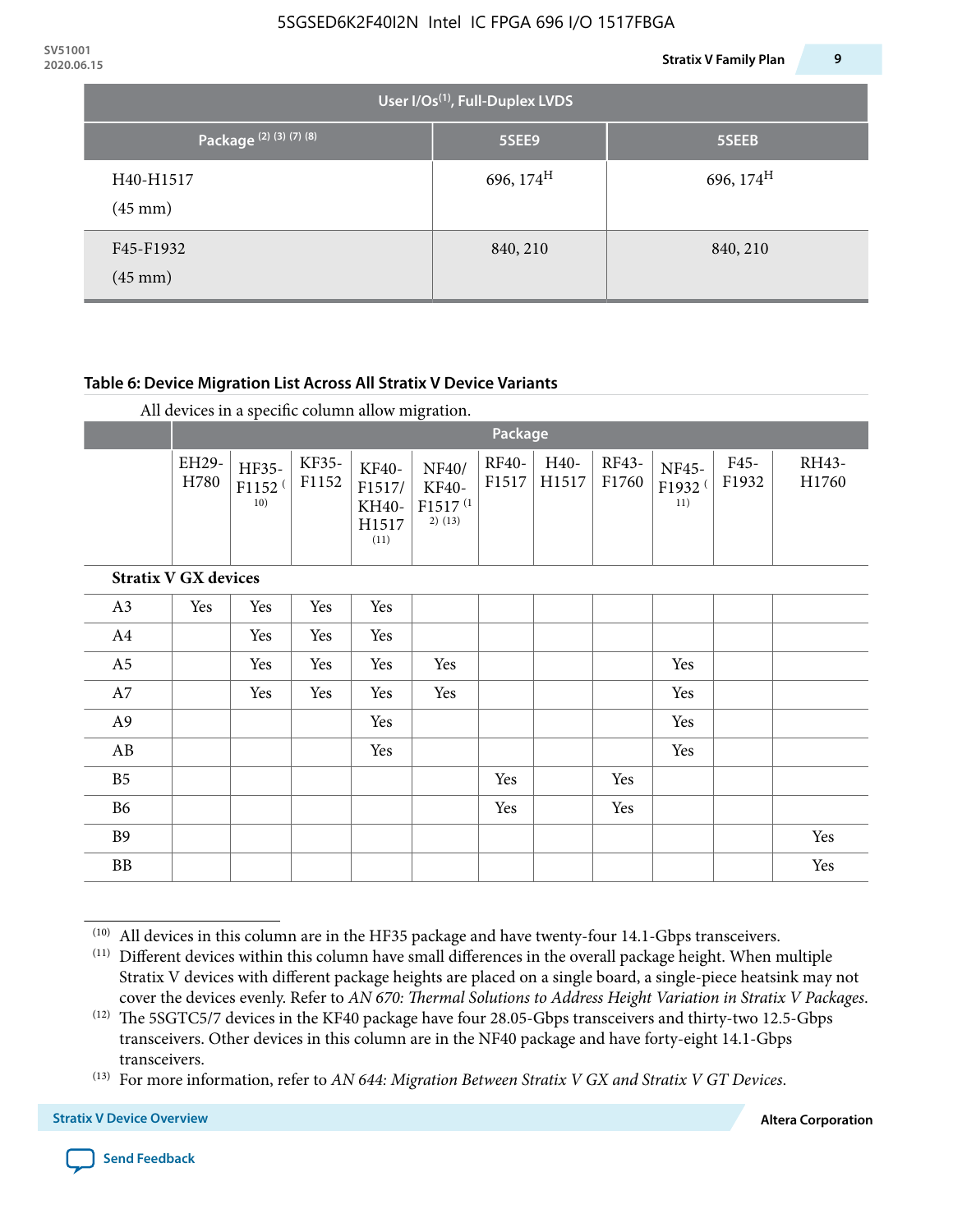#### 5SGSED6K2F40I2N Intel IC FPGA 696 I/O 1517FBGA

#### **10 Low-Power Serial Transceivers**

**Package**

| <b>Stratix V GT devices</b> |  |  |  |
|-----------------------------|--|--|--|
|-----------------------------|--|--|--|

| C <sub>5</sub>              |     |     |  |     | Yes |  |     |     |     |  |
|-----------------------------|-----|-----|--|-----|-----|--|-----|-----|-----|--|
| C7                          |     |     |  |     | Yes |  |     |     |     |  |
| <b>Stratix V GS devices</b> |     |     |  |     |     |  |     |     |     |  |
| D <sub>3</sub>              | Yes | Yes |  |     |     |  |     |     |     |  |
| D <sub>4</sub>              | Yes | Yes |  | Yes |     |  |     |     |     |  |
| D <sub>5</sub>              |     | Yes |  | Yes |     |  |     |     |     |  |
| D <sub>6</sub>              |     |     |  | Yes |     |  |     | Yes |     |  |
| D <sub>8</sub>              |     |     |  | Yes |     |  |     | Yes |     |  |
| <b>Stratix V E devices</b>  |     |     |  |     |     |  |     |     |     |  |
| E9                          |     |     |  |     |     |  | Yes |     | Yes |  |
| EB                          |     |     |  |     |     |  | Yes |     | Yes |  |

**Note:** To verify the pin migration compatibility, use the Pin Migration View window in the Quartus II software Pin Planner.

#### **Related Information**

• **[Altera Product Selector](http://www.altera.com/products/selector/psg-selector.html#)**

Provides the latest information about Altera products.

- **[For more information about verifying the pin migration compatibility, refer to the I/O](http://www.altera.com/literature/hb/qts/qts_qii52013.pdf) [Management chapter in volume 2 of the Quartus II Handbook.](http://www.altera.com/literature/hb/qts/qts_qii52013.pdf)**
- **[For full package details, refer to the Package information datasheet for Altera devices.](http://www.altera.com/support/devices/packaging/specifications/pkg-pin/spe-index.jsp)**
- **[AN 644: Migration Between Stratix V GX and Stratix V GT Devices](http://www.altera.com/literature/an/an644.pdf)**
- **[AN 670: Thermal Solutions to Address Height Variation in Stratix V Packages](http://www.altera.com/literature/an/an670.pdf)**

### **Low-Power Serial Transceivers**

Stratix V FPGAs deliver the industry's most flexible transceivers with the highest bandwidth from 600 Mbps to 28.05 Gbps, low bit error ratio (BER), and low power. Stratix V transceivers have many enhancements to improve flexibility and robustness. These enhancements include robust analog receiver clock and data recovery (CDR), advanced pre-emphasis, and equalization. In addition, each channel provides full featured embedded PCS hard IP to simplify the design, lower the power, and save valuable core resources.

Stratix V transceivers are compliant with a wide range of standard protocols and data rates and are equipped with a variety of signal conditioning features to support backplane, optical module, and chip-tochip applications.

Stratix V transceivers are located on the left and right sides of the device, as shown in the figure below. The transceivers are isolated from the rest of the chip to prevent core and I/O noise from coupling into the transceivers, thereby ensuring optimal signal integrity. The transceiver channels consist of the physical medium attachment (PMA), PCS, and high-speed clock networks. You can also configure unused transceiver PMA channels as additional transmitter PLLs.

**Altera Corporation Stratix V Device Overview**

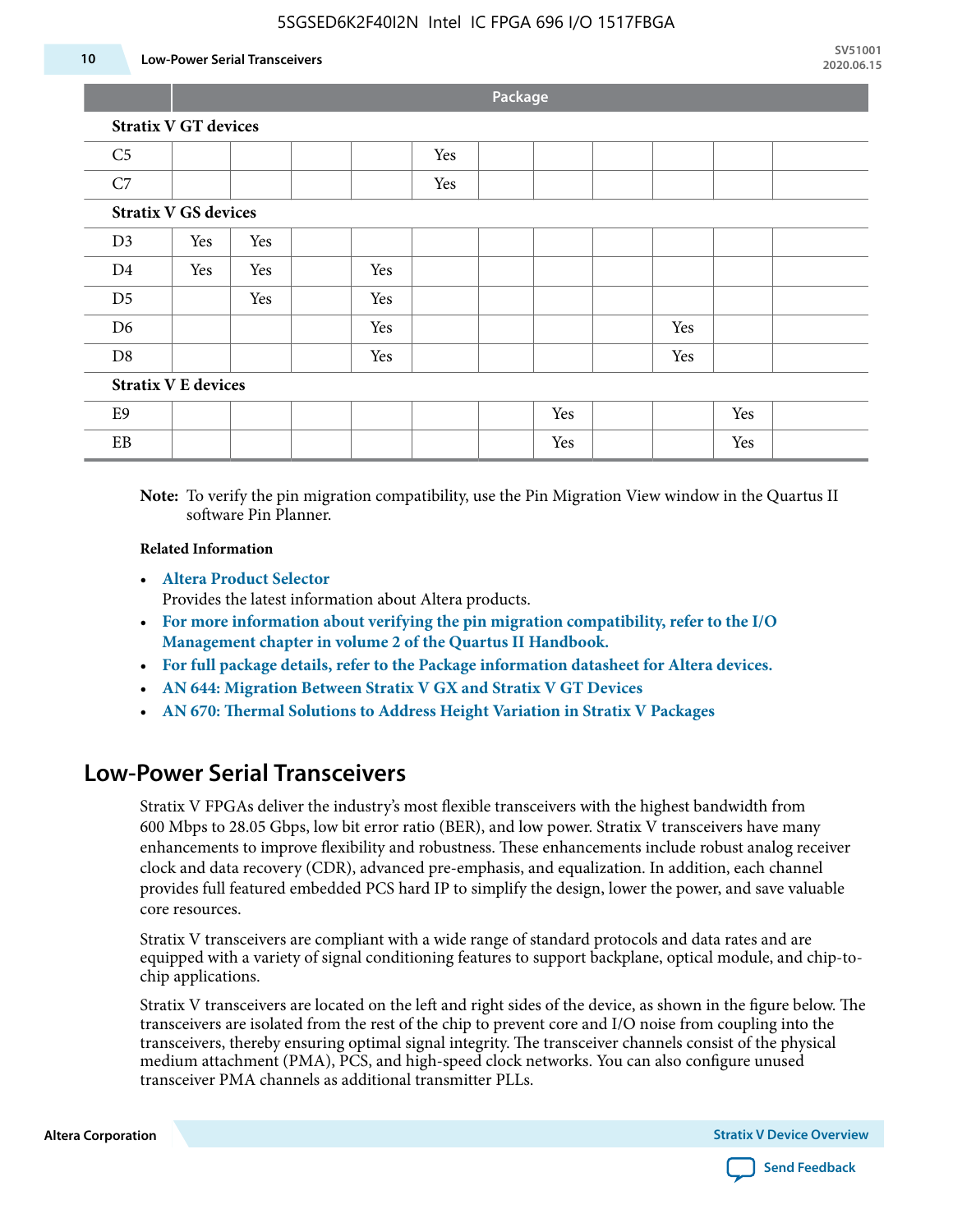#### **Figure 1: Stratix V GT, GX, and GS Device Chip View**

This figure represents one variant of a Stratix V device with transceivers. Other variants may have a different floorplan than the one shown here.



(1) You can use the unused transceiver channels as additional transceiver transmitter PLLs.

The following table lists the PMA features for the Stratix V transceivers.

#### **Table 7: Transceiver PMA Features**

| <b>Feature</b>        | <b>Capability</b>                                                                              |
|-----------------------|------------------------------------------------------------------------------------------------|
| Chip-to-chip support  | 28.05 Gbps and 12.5 Gbps (Stratix V GT devices) and<br>14.1 Gbps (Stratix V GX and GS devices) |
| Backplane support     | 12.5 Gbps (Stratix V GX, GS, and GT devices)                                                   |
| Cable driving support | PCIe cable and eSATA applications                                                              |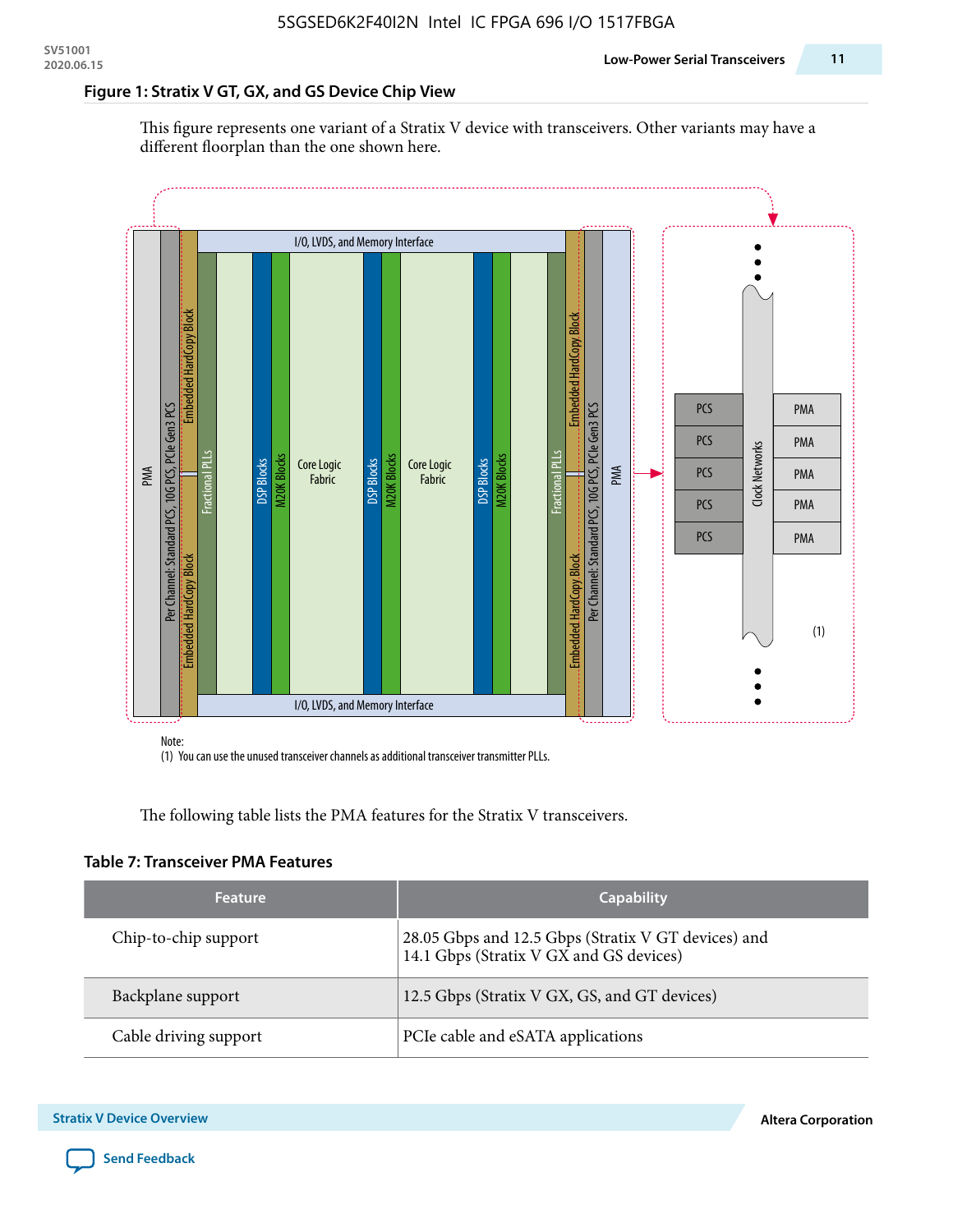**12 Low-Power Serial Transceivers**

| Feature                                             | <b>Capability</b>                                                                                                                                                         |
|-----------------------------------------------------|---------------------------------------------------------------------------------------------------------------------------------------------------------------------------|
| Optical module support with EDC                     | 10G Form-factor Pluggable (XFP), Small Form-factor Pluggable<br>(SFP+), Quad Small Form-factor Pluggable (QSFP), CXP, 100G<br>Pluggable (CFP), 100G Form-factor Pluggable |
| Continuous Time Linear Equalization<br>(CTLE)       | Receiver 4-stage linear equalization to support high-attenuation<br>channels                                                                                              |
| Decision Feedback Equalization (DFE)                | Receiver 5-tap digital equalizer to minimize losses and crosstalk                                                                                                         |
| Adaptive equalization (AEQ)                         | Adaptive engine to automatically adjust equalization to<br>compensate for changes over time                                                                               |
| PLL-based clock recovery                            | Superior jitter tolerance versus phase interpolation techniques                                                                                                           |
| Programmable deserialization and word<br>alignment  | Flexible deserialization width and configurable word alignment<br>patterns                                                                                                |
| Transmitter equalization (pre-emphasis)             | Transmitter driver 4-tap pre-emphasis and de-emphasis for<br>protocol compliance under lossy conditions                                                                   |
| Ring and LC oscillator transmitter PLLs             | Choice of transmitter PLLs per channel, optimized for specific<br>protocols and applications                                                                              |
| On-chip instrumentation (EyeQ data-<br>eye monitor) | Allows non-intrusive on-chip monitoring of both width and<br>height of the data eye                                                                                       |
| Dynamic reconfiguration                             | Allows reconfiguration of single channels without affecting<br>operation of other channels                                                                                |
| Protocol support                                    | Compliance with over 50 industry standard protocols in the<br>range of 600 Mbps to 28.05 Gbps                                                                             |

5SGSED6K2F40I2N Intel IC FPGA 696 I/O 1517FBGA

The Stratix V core logic connects to the PCS through an 8-, 10-, 16-, 20-, 32-, 40-, 64-, or 66-bit interface, depending on the transceiver data rate and protocol. Stratix V devices contain PCS hard IP to support PCIe Gen3, Gen2, Gen1, Interlaken, 10GE, XAUI, GbE, SRIO, CPRI, and GPON protocols. All other standard and proprietary protocols are supported through the transceiver PCS hard IP. The following table lists the transceiver PCS features.

#### **Table 8: Transceiver PCS Features**

| <b>Protocol</b> | Data Rates (Gbps)     | <b>Transmitter Data Path</b>                                                                  | <b>Receiver Data Path</b>                                                                                  |
|-----------------|-----------------------|-----------------------------------------------------------------------------------------------|------------------------------------------------------------------------------------------------------------|
| Custom PHY      | $0.6 \text{ to } 8.5$ | Phase compensation FIFO, byte<br>serializer, 8B/10B encoder,<br>bit-slip, and channel bonding | Word aligner, de-skew FIFO,<br>rate match FIFO, 8B/10B<br>decoder, byte deserializer, and<br>byte ordering |

**Altera Corporation** 

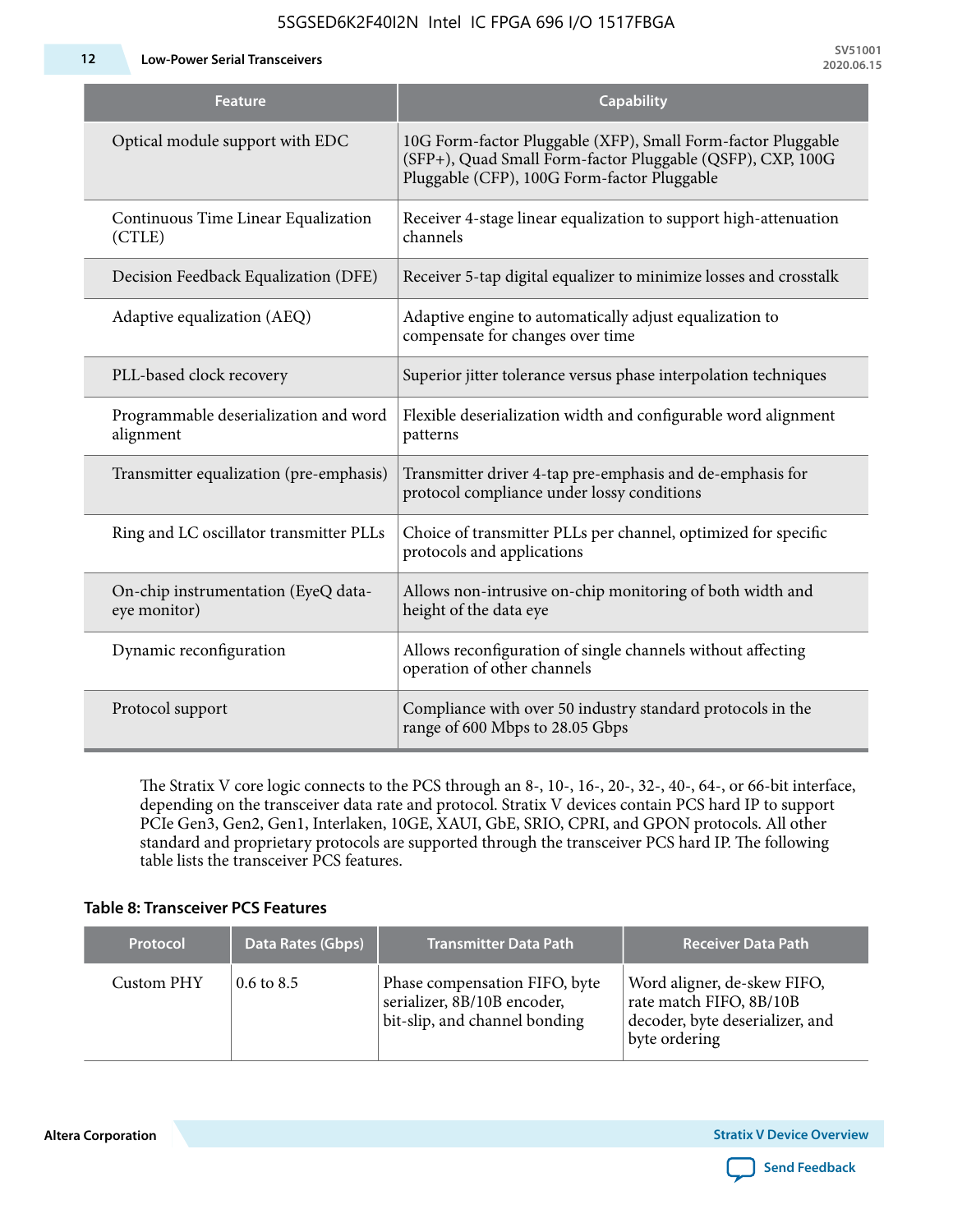#### 5SGSED6K2F40I2N Intel IC FPGA 696 I/O 1517FBGA

**SV51001**

#### **2020.06.15 PCIe Gen3, Gen2, and Gen1 Hard IP (Embedded HardCopy Block) 13**

| Protocol                            | Data Rates (Gbps) | <b>Transmitter Data Path</b>                                                                   | <b>Receiver Data Path</b>                                                                                                               |  |
|-------------------------------------|-------------------|------------------------------------------------------------------------------------------------|-----------------------------------------------------------------------------------------------------------------------------------------|--|
| Custom 10G<br><b>PHY</b>            | 9.98 to 14.1      | TX FIFO, gear box, and bit-slip                                                                | RX FIFO and gear box                                                                                                                    |  |
| x1, x4, x8 PCIe<br>Gen1 and Gen2    | 2.5 and 5.0       | Same as custom PHY plus PIPE<br>2.0 interface to core logic                                    | Same as custom PHY plus<br>PIPE 2.0 interface to core logic                                                                             |  |
| x1, x4, x8 PCIe<br>Gen <sub>3</sub> | 8                 | Phase compensation FIFO,<br>encoder, scrambler, gear box, and<br>bit-slip                      | Block synchronization, rate<br>match FIFO, decoder,<br>de-scrambler, and phase<br>compensation FIFO                                     |  |
| 10G Ethernet                        | 10.3125           | TX FIFO, 64/66 encoder,<br>scrambler, and gear box                                             | RX FIFO, 64/66 decoder,<br>de-scrambler, block synchro-<br>nization, and gear box                                                       |  |
| Interlaken                          | 4.9 to 14.1       | TX FIFO, frame generator,<br>CRC-32 generator, scrambler,<br>disparity generator, and gear box | RX FIFO, frame generator,<br>CRC-32 checker, frame<br>decoder, descrambler,<br>disparity checker, block<br>synchronization, and gearbox |  |
| OTN 40 and                          | $(4+1)$ x 11.3    | TX FIFO, channel bonding, and                                                                  | RX FIFO, lane deskew, and                                                                                                               |  |
| 100                                 | $(10+1)$ x 11.3   | byte serializer                                                                                | byte de-serializer                                                                                                                      |  |
| GbE                                 | 1.25              | Same as custom PHY plus GbE<br>state machine                                                   | Same as custom PHY plus<br>GbE state machine                                                                                            |  |
| <b>XAUI</b>                         | 3.125 to 4.25     | Same as custom PHY plus XAUI<br>state machine for bonding four<br>channels                     | Same as custom PHY plus<br>XAUI state machine for re-<br>aligning four channels                                                         |  |
| <b>SRIO</b>                         | 1.25 to 6.25      | Same as custom PHY plus SRIO<br>V2.1 compliant x2 and x4 channel<br>bonding                    | Same as custom PHY plus<br>SRIO V2.1compliant x2 and<br>x4 deskew state machine                                                         |  |
| <b>CPRI</b>                         | 0.6144 to 9.83    | Same as custom PHY plus TX<br>deterministic latency                                            | Same as custom PHY plus RX<br>deterministic latency                                                                                     |  |
| <b>GPON</b>                         | 1.25, 2.5, and 10 | Same as custom PHY                                                                             | Same as custom PHY                                                                                                                      |  |

# **PCIe Gen3, Gen2, and Gen1 Hard IP (Embedded HardCopy Block)**

Stratix V devices have PCIe hard IP designed for performance, ease-of-use, and increased functionality. The PCIe hard IP consists of the PCS, data link, and transaction layers. The PCIe hard IP supports Gen3, Gen2, and Gen1 end point and root port up to x8 lane configurations.

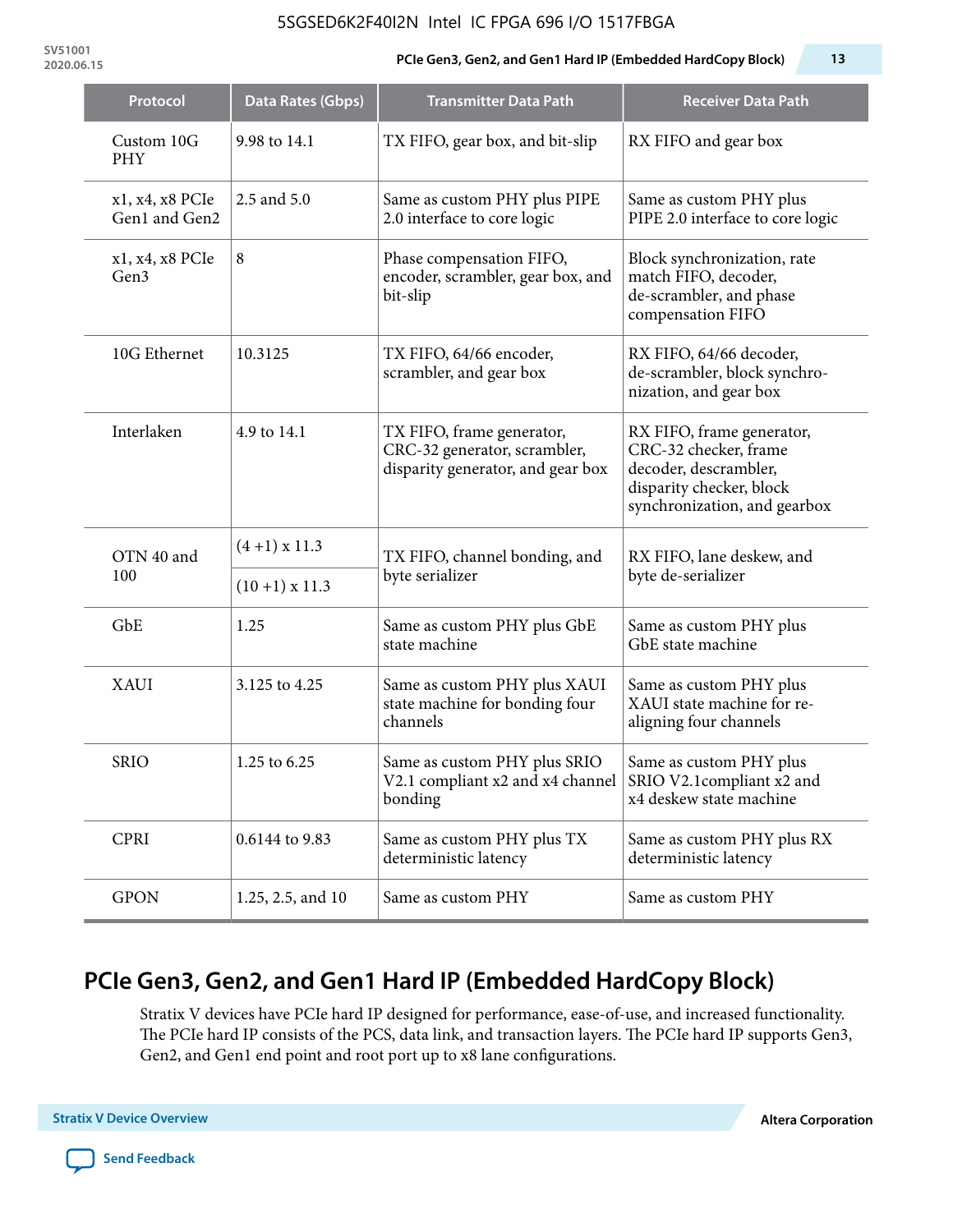#### **14 External Memory and GPIO**

The Stratix V PCIe hard IP operates independently from the core logic, which allows the PCIe link to wake up and complete link training in less than 100 ms while the Stratix V device completes loading the programming file for the rest of the FPGA. The PCIe hard IP also provides added functionality, which helps support emerging features such as Single Root I/O Virtualization (SR-IOV) or optional protocol extensions. In addition, the Stratix V device PCIe hard IP has improved end-to-end data path protection using ECC and enables device CvP.

In all Stratix V devices, the primary PCIe hard IP that supports CvP is always in the bottom left corner of the device (IOBANK\_B0L) when viewing the die from the top.

### **External Memory and GPIO**

Each Stratix V I/O block has a hard FIFO that improves the resynchronization margin as data is transferred from the external memory to the FPGA.

The hard FIFO also lowers PHY latency, resulting in higher random access performance. GPIOs include on-chip dynamic termination to reduce the number of external components and minimize reflections. On-package decoupling capacitors suppress noise on the power lines, which reduce noise coupling into the I/Os. Memory banks are isolated to prevent core noise from coupling to the output, thus reducing jitter and providing optimal signal integrity.

The external memory interface block uses advanced calibration algorithms to compensate for process, voltage and temperature (PVT) variations in the FPGA and external memory components. The advanced algorithms ensure maximum bandwidth and a robust timing margin across all conditions. Stratix V devices deliver a complete memory solution with the High Performance Memory Controller II (HPMC II) and UniPHY MegaCore® IP that simplifies a design for today's advanced memory modules. The following table lists external memory interface block performance.

| Interface         | Performance (MHz) |
|-------------------|-------------------|
| DDR3              | 933               |
| DDR <sub>2</sub>  | 400               |
| QDR II            | 350               |
| $QDR II+$         | 550               |
| <b>RLDRAM II</b>  | 533               |
| <b>RLDRAM III</b> | 800               |

#### **Table 9: External Memory Interface Performance**

The specifications listed in this table are performance targets. For a current achievable performance, use the *External Memory Interface Spec Estimator*.

#### **Related Information**

**[External Memory Interface Spec Estimator](http://www.altera.com/technology/memory/estimator/mem-emif-index.html)**

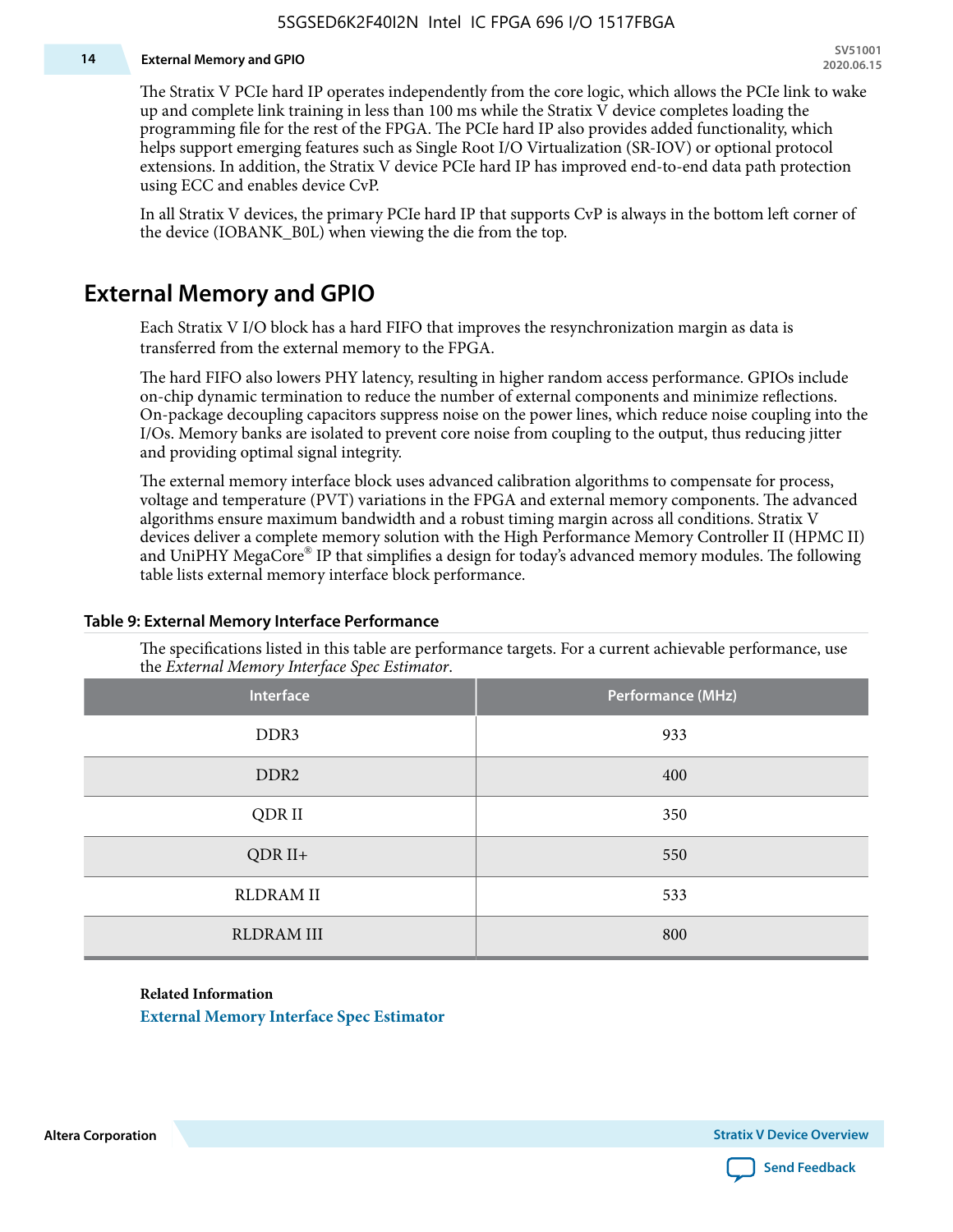# **Adaptive Logic Module**

Stratix V devices use an improved ALM to implement logic functions more efficiently. The Stratix V ALM has eight inputs with a fracturable look-up table (LUT), two dedicated embedded adders, and four dedicated registers.

The Stratix V ALM has the following enhancements:

- Packs 6% more logic when compared with the ALM found in Stratix IV devices.
- Implements select 7-input LUT-based functions, all 6-input logic functions, and two independent functions consisting of smaller LUT sizes (such as two independent 4-input LUTs) to optimize core usage.
- Adds more registers (four registers per 8-input fracturable LUT). More registers allow Stratix V devices to maximize core performance at a higher core logic usage and provides easier timing closure for register-rich and heavily pipelined designs.

The Quartus II software leverages the Stratix V ALM logic structure to deliver the highest performance, optimal logic usage, and lowest compile times. The Quartus II software simplifies design re-use because it automatically maps legacy Stratix designs into the new Stratix V ALM architecture.

# **Clocking**

The Stratix V device core clock network is designed to support 800-MHz fabric operations and 1,066-MHz and 1,600-Mbps external memory interfaces.

The clock network architecture is based on Altera's proven global, quadrant, and peripheral clock structure, which is supported by dedicated clock input pins and fractional clock synthesis PLLs. The Quartus II software identifies all unused sections of the clock network and powers them down, which reduces power consumption.

## **Fractional PLL**

Stratix V devices contain up to 32 fractional PLLs.

You can use the fractional PLLs to reduce both the number of oscillators required on the board and the clock pins used in the FPGA by synthesizing multiple clock frequencies from a single reference clock source. In addition, you can use the fractional PLLs for clock network delay compensation, zero delay buffering, and transmitter clocking for transceivers. Fractional PLLs can be individually configured for integer mode or fractional mode with third-order delta-sigma modulation.

## **Embedded Memory**

Stratix V devices contain two types of embedded memory blocks: MLAB (640-bit) and M20K (20-Kbit). MLAB blocks are ideal for wide and shallow memories. M20K blocks are useful for supporting larger memory configurations and include ECC.

Both types of memory blocks operate up to 600 MHz and can be configured to be a single- or dual-port RAM, FIFO, ROM, or shift register. These memory blocks are flexible and support a number of memory configurations, as shown in the following table.

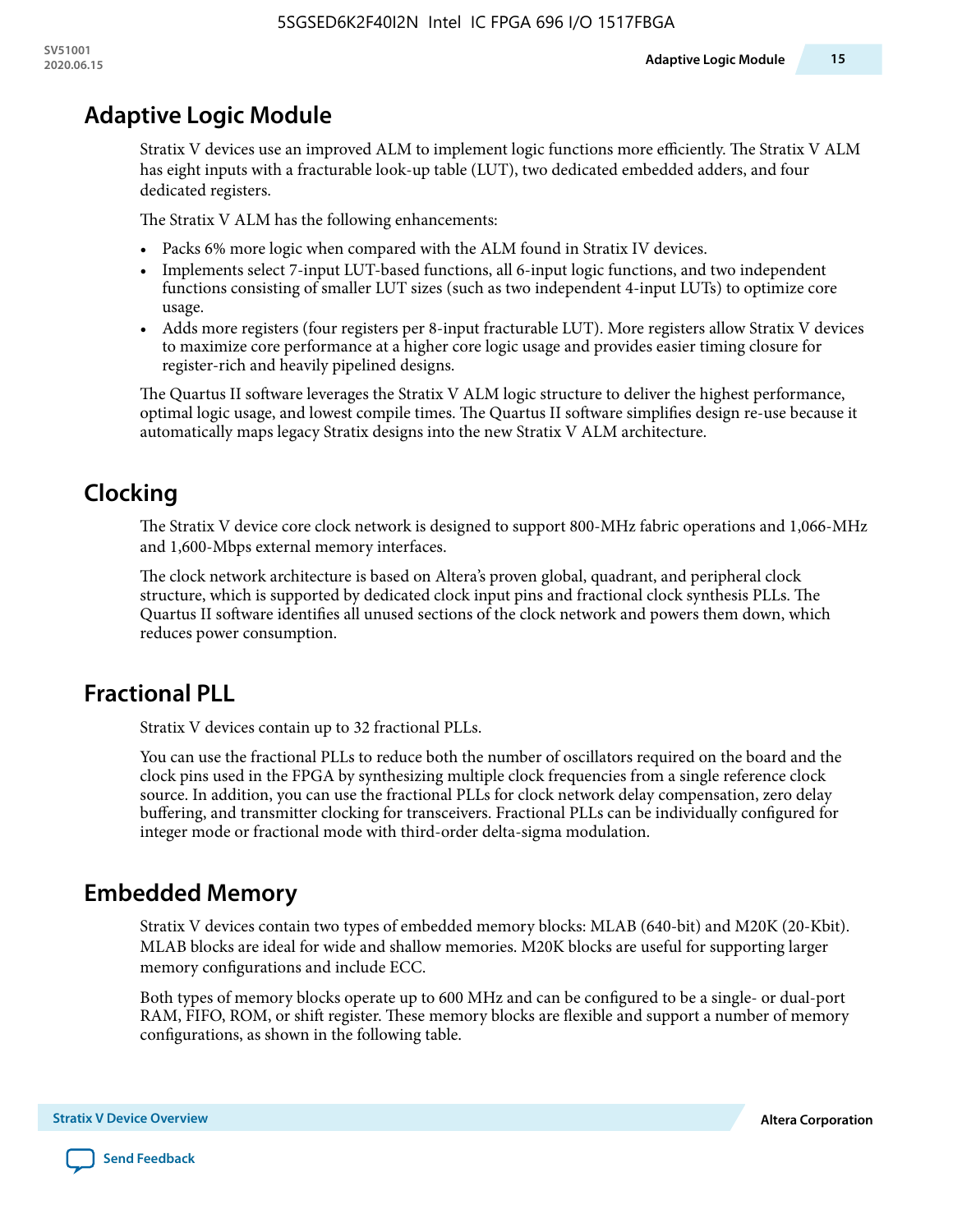#### **16 Variable Precision DSP Block**

**SV51001 2020.06.15**

#### **Table 10: Embedded Memory Block Configuration**

| MLAB (640 Bits) | M20K (20,480 Bits) |
|-----------------|--------------------|
|                 | 512x40             |
|                 | 1Kx20              |
| 32x20           | 2Kx10              |
| 64x10           | 4Kx5               |
|                 | 8Kx2               |
|                 | 16Kx1              |

The Quartus II software simplifies design re-use by automatically mapping memory blocks from legacy Stratix devices into the Stratix V memory architecture.

### **Variable Precision DSP Block**

Stratix V FPGAs feature the industry's first variable precision DSP block that you can configure to natively support signal processing with precision ranging from 9x9 to 36x36.

You can independently configure each DSP block at compile time as either a dual 18x18 multiply accumulate or a single 27x27 multiply accumulate. With a dedicated 64-bit cascade bus, you can cascade multiple variable precision DSP blocks to implement even higher precision DSP functions efficiently. The following table describes how variable precision is accommodated within a DSP block or by using multiple blocks.

| <b>Multiplier Size</b><br>(bits) | <b>DSP Block Resources</b>          | <b>Expected Usage</b>                                      |
|----------------------------------|-------------------------------------|------------------------------------------------------------|
| 9x9                              | 1/3 of variable precision DSP block | Low precision fixed point                                  |
| 18x18                            | 1/2 of variable precision DSP block | Medium precision fixed point                               |
| 27x27                            | 1 variable precision DSP block      | High precision fixed or single precision<br>floating point |
| 36x36                            | 2 variable precision DSP blocks     | Very high precision fixed point                            |

#### **Table 11: Variable Precision DSP Block Configurations**

Complex multiplication is common in DSP algorithms. One of the most popular applications of complex multipliers is the fast Fourier transform (FFT) algorithm, which increases precision requirements on only one side of the multiplier. The variable precision DSP block is designed to support the FFT algorithm with a proportional increase in DSP resources with precision growth. The following table lists complex multipli‐ cation with variable precision DSP blocks.

**Altera Corporation** 

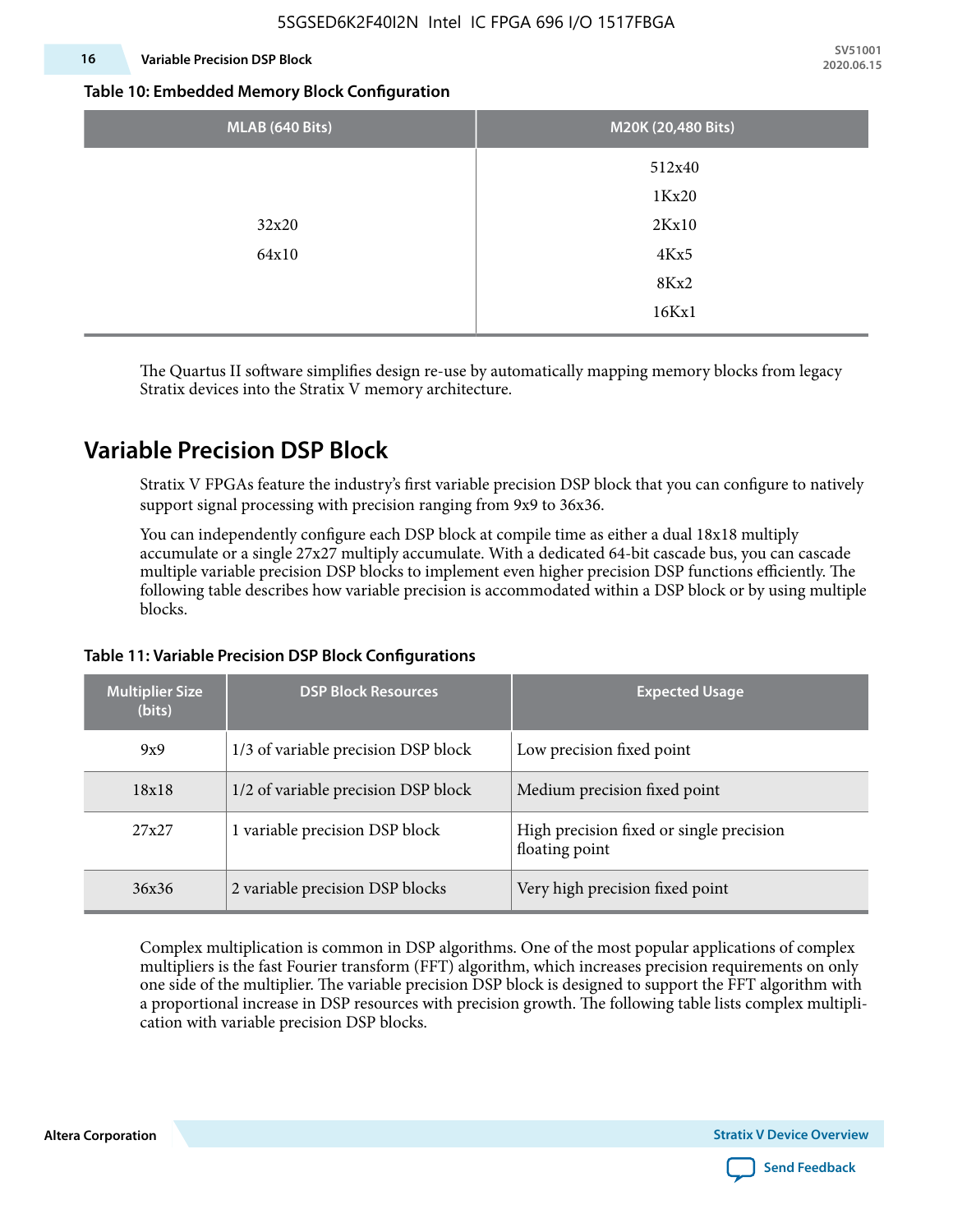| <b>Multiplier Size</b><br>(bits) | <b>DSP Block Resources</b>      | <b>Expected Usage</b>                     |
|----------------------------------|---------------------------------|-------------------------------------------|
| 18x18                            | 2 variable precision DSP blocks | Resource optimized FFTs                   |
| 18x25                            | 3 variable precision DSP blocks | Accommodate bit growth through FFT stages |
| 18x36                            | 4 variable precision DSP blocks | Highest precision FFT stages              |
| 27x27                            | 4 variable precision DSP blocks | Single precision floating point           |

#### **Table 12: Complex Multiplication with Variable Precision DSP Blocks**

For FFT applications with high dynamic range requirements, only the Altera $^\circ$  FFT MegaCore offers an option of single precision floating point implementation, with the resource usage and performance similar to high-precision fixed point implementations.

Other new features include:

- 64-bit accumulator, the largest in the industry
- Hard pre-adder, available in both 18- and 27-bit modes
- Cascaded output adders for efficient systolic FIR filters
- Internal coefficient register banks
- Enhanced independent multiplier operation
- Efficient support for single- and double-precision floating point arithmetic
- Ability to infer all the DSP block modes through HDL code using the Altera Complete Design Suite

The variable precision DSP block is ideal for higher bit precision in high-performance DSP applications. At the same time, the variable precision DSP block can efficiently support the many existing 18-bit DSP applications, such as high definition video processing and remote radio heads. Stratix V FPGAs, with the variable precision DSP block architecture, are the only FPGA family that can efficiently support many different precision levels, up to and including floating point implementations. This flexibility results in increased system performance, reduced power consumption, and reduced architecture constraints for system algorithm designers.

### **Power Management**

Stratix V devices leverage FPGA architectural features and process technology advancements to reduce total power consumption by up to 30% when compared with Stratix IV devices at the same performance level.

Stratix V devices continue to provide programmable power technology, introduced in earlier generations of Stratix FPGA families. The Quartus II software PowerPlay feature identifies critical timing paths in a design and biases core logic in that path for high performance. PowerPlay also identifies non-critical timing paths and biases core logic in that path for low power instead of high performance. PowerPlay automatically biases core logic to meet performance and optimize power consumption.

Additionally, Stratix V devices have a number of hard IP blocks that reduce logic resources and deliver substantial power savings when compared with soft implementations. The list includes PCIe Gen1/Gen2/ Gen3, Interlaken PCS, hard I/O FIFOs, and transceivers. Hard IP blocks consume up to 50% less power than equivalent soft implementations.

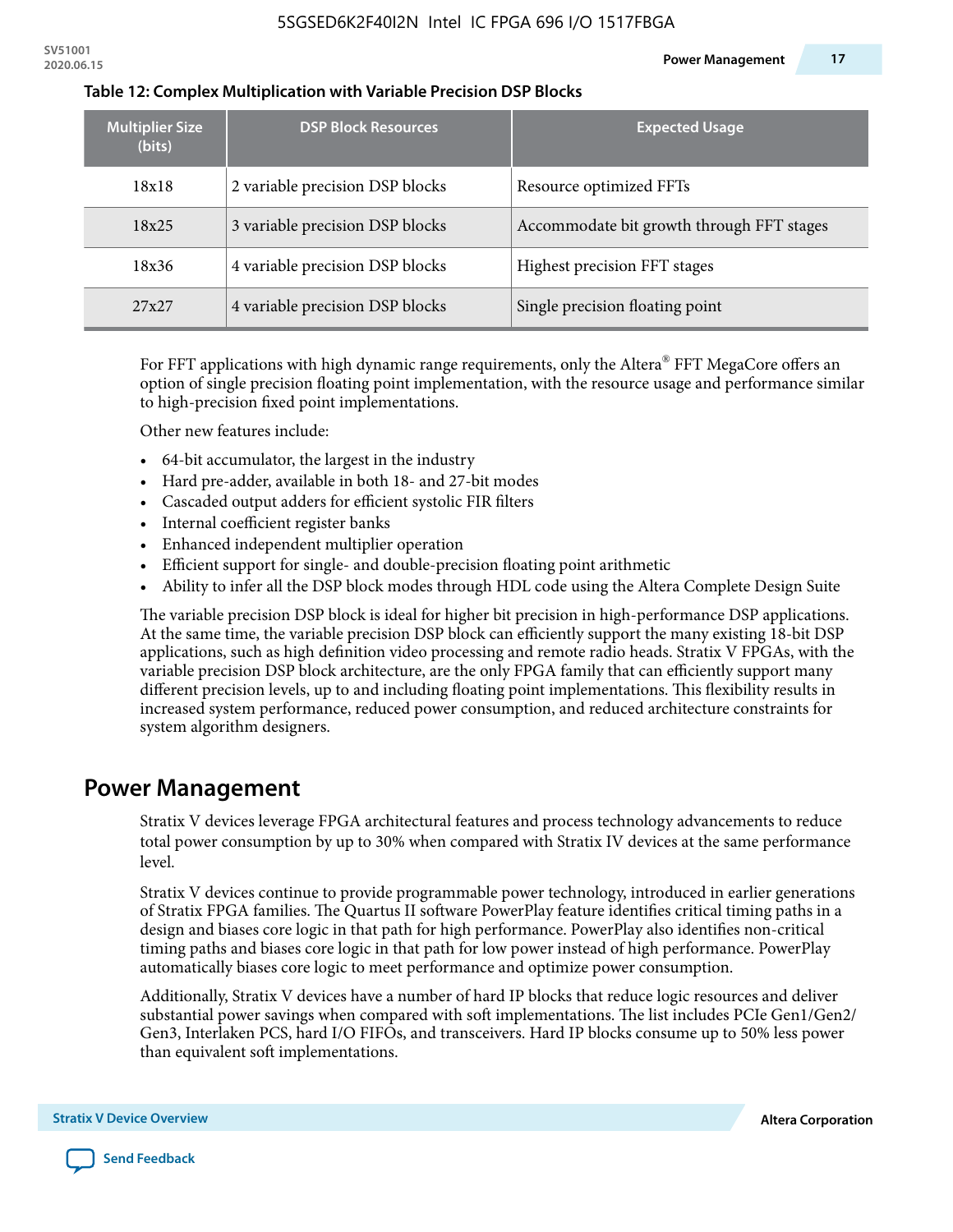#### **18 Incremental Compilation**

Stratix V transceivers are designed for power efficiency. The transceiver channels consume 50% less power than Stratix IV FPGAs. The transceiver PMA consumes approximately 90 mW at 6.5 Gbps and 170 mW at 12.5 Gbps.

### **Incremental Compilation**

The Quartus II software incremental compilation feature reduces compilation time by up to 70% and preserves performance to ease timing closure.

Incremental compilation supports top-down, bottom-up, and team-based design flows. Incremental compilation facilitates modular hierarchical and team-based design flows where a team of designers work in parallel on a design. Different designers or IP providers can develop and optimize different blocks of the design independently, which you can then import into the top-level project.

### **Enhanced Configuration and CvP**

Stratix V device configuration is enhanced for ease-of-use, speed, and cost.

Stratix V devices support a new 4-bit bus active serial mode (ASx4). ASx4 supports up to a 400Mbps data rate using small low-cost quad interface Flash devices. ASx4 mode is easy to use and offers an ideal balance between cost and speed. Finally, the fast passive parallel (FPP) interface is enhanced to support 8-, 16-, and 32-bit data widths to meet a wide range of performance and cost goals.

You can configure Stratix V FPGAs using CvP with PCIe. CvP with PCIe divides the configuration process into two parts: the PCIe hard IP and periphery and the core logic fabric. CvP uses a much smaller amount of external memory (flash or ROM) because CvP has to store only the configuration file for the PCIe hard IP and periphery. The 100-ms power-up to active time (for PCIe) is much easier to achieve when only the PCIe hard IP and periphery are loaded. After the PCIe hard IP and periphery are loaded and the root port is booted up, application software running on the root port can send the configuration file for the FPGA fabric across the PCIe link where the file is loaded into the FPGA. The FPGA is then fully configured and functional.

The following table lists the configuration modes available for Stratix V devices.

| <b>Mode</b>                           | <b>Fast or</b><br><b>Slow POR</b> | Compres-<br>sion | <b>Encryption</b> | <b>Remote</b><br><b>Update</b> | Data Width   | Max Clock<br>Rate (MHz) | <b>Max Data Rate</b><br>(Mbps) |
|---------------------------------------|-----------------------------------|------------------|-------------------|--------------------------------|--------------|-------------------------|--------------------------------|
| <b>Active Serial</b><br>(AS)          | Yes                               | Yes              | Yes               | Yes                            | 1, 4         | 100                     | 400                            |
| Passive Serial<br>(PS)                | Yes                               | Yes              | Yes               |                                | $\mathbf{1}$ | 125                     | 125                            |
| <b>Fast Passive</b><br>Parallel (FPP) | Yes                               | Yes              | Yes               | $Yes$ $(14)$                   | 8, 16, 32    | $125^{(15)}$            | 3,000                          |

#### **Table 13: Configuration Modes for Stratix V Devices**

<sup>(15)</sup> The maximum clock rate is 125 MHz for x8 and x16 FPP, but only 100 MHz for x32 FPP.

**Altera Corporation Stratix V Device Overview**



<sup>(14)</sup> Remote update support with the Parallel Flash Loader.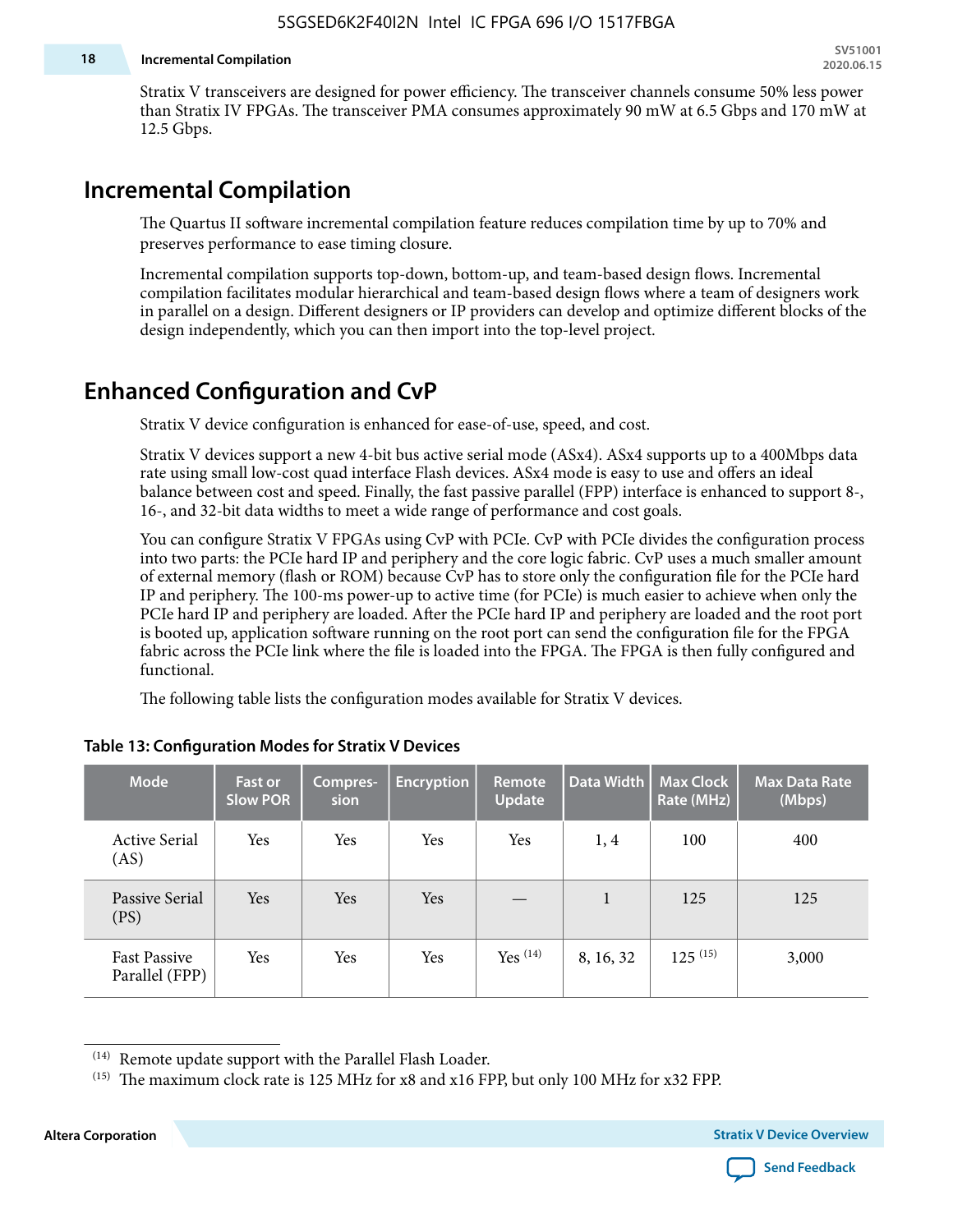| <b>Mode</b>                     | <b>Fast or</b><br><b>Slow POR</b> | Compres-<br>sion | <b>Encryption</b> | Remote<br><b>Update</b> | Data Width | <b>Max Clock</b><br>Rate (MHz) | <b>Max Data Rate</b><br>(Mbps) |
|---------------------------------|-----------------------------------|------------------|-------------------|-------------------------|------------|--------------------------------|--------------------------------|
| CvP                             |                                   |                  | Yes               | Yes                     | 1, 2, 4, 8 |                                | 3,000                          |
| Partial<br>Reconfigura-<br>tion |                                   |                  | Yes               | Yes                     | 16         | 125                            | 2,000                          |
| JTAG                            |                                   |                  |                   |                         |            | 33                             | 33                             |

### **Partial Reconfiguration**

Partial reconfiguration allows you to reconfigure part of the FPGA while other sections continue to operate.

This capability is required in systems where uptime is critical because partial reconfiguration allows you to make updates or adjust functionality without disrupting services. While lowering power and cost, partial reconfiguration also increases the effective logic density by removing the necessity to place FPGA functions that do not operate simultaneously. Instead, you can store these functions in external memory and load them as required. This capability reduces the size of the FPGA by allowing multiple applications on a single FPGA, saving board space and reducing power.

You no longer need to know all the details of the FPGA architecture to perform partial reconfiguration. Altera simplifies the process by extending the power of incremental compilation used in earlier versions of the Quartus II software.

Partial reconfiguration is supported in the following configurations:

- Partial reconfiguration through the FPP x16 I/O interface
- CvP
- Soft internal core, such as the Nios® II processor.

## **Automatic Single Event Upset Error Detection and Correction**

Stratix V devices offer single event upset (SEU) error detection and correction circuitry that is robust and easy to use.

The correction circuitry includes protection for configuration RAM (CRAM) programming bits and user memories. The CRAM is protected by a continuously running cyclical redundancy check (CRC) error detection circuit with integrated ECC that automatically corrects one or double-adjacent bit errors and detects higher order multi-bit errors. When more than two errors occur, correction is available through a core programming file reload that refreshes a design while the FPGA is operating.

The physical layout of the FPGA is optimized to make the majority of multi-bit upsets appear as independent single- or double-adjacent bit errors, which are automatically corrected by the integrated CRAM ECC circuitry. In addition to the CRAM protection in Stratix V devices, user memories include integrated ECC circuitry and are layout-optimized to enable error detection of 3-bit errors and correction for 2-bit errors.

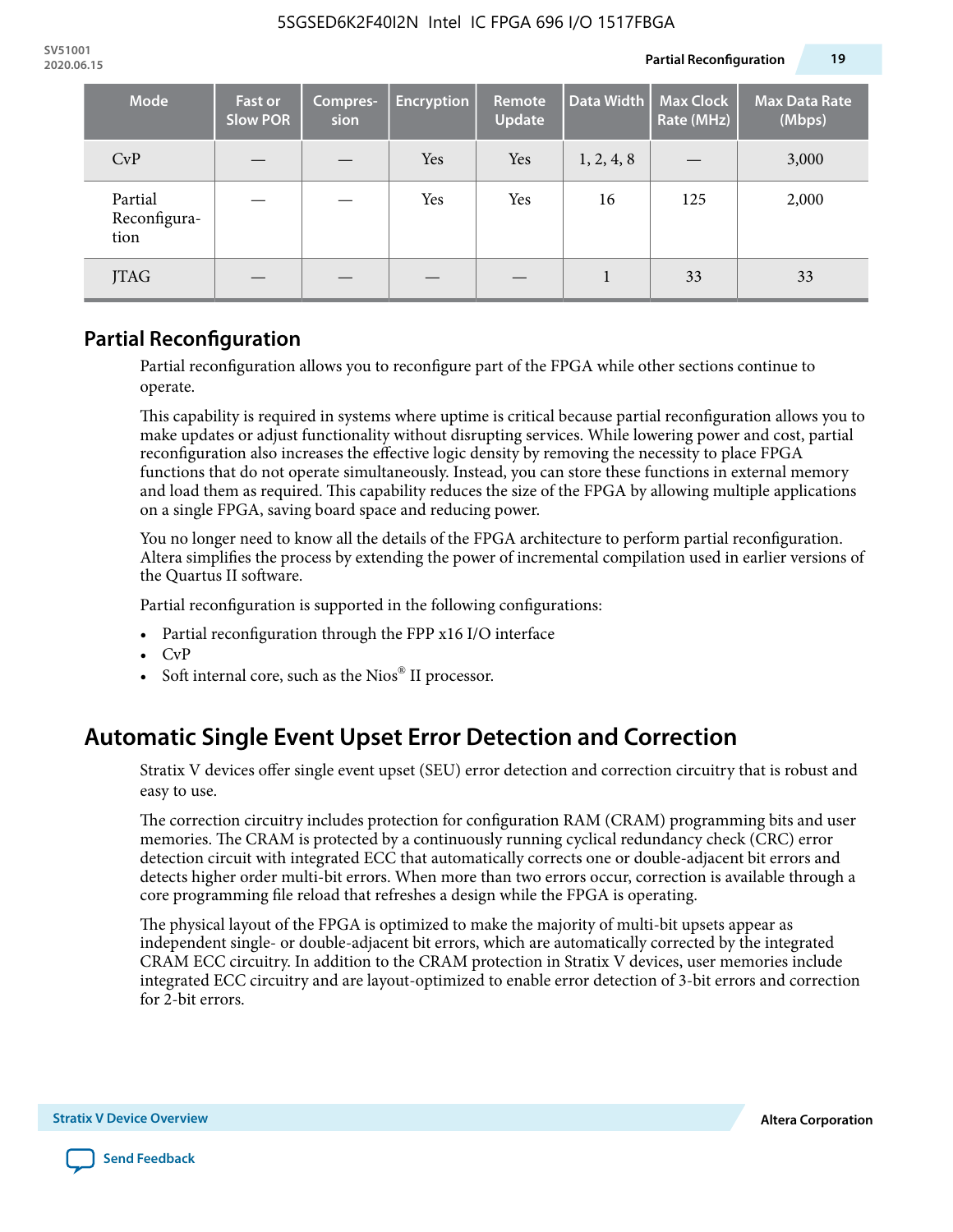### **HardCopy V Devices**

HardCopy V ASICs offer the lowest risk and lowest total cost in ASIC designs with embedded high-speed transceivers. You can prototype and debug with Stratix V FPGAs, then use HardCopy V ASICs for volume production. The proven turnkey process creates a functionally equivalent HardCopy V ASIC with or without embedded transceivers to meet all timing constraints in as little as 12 weeks.

The powerful combination of Stratix V FPGAs and HardCopy V ASICs can help you meet your design requirements. Whether you plan for ASIC production and require the lowest-risk, lowest-cost path from specification to production or require a cost reduction path for your FPGA-based systems, Altera provides the optimal solution for power, performance, and device bandwidth.

## **Ordering Information**

This section describes ordering information for Stratix V GT, GX, GS, and E devices.

The following figure shows the ordering codes for Stratix V devices.

**Altera Corporation** 

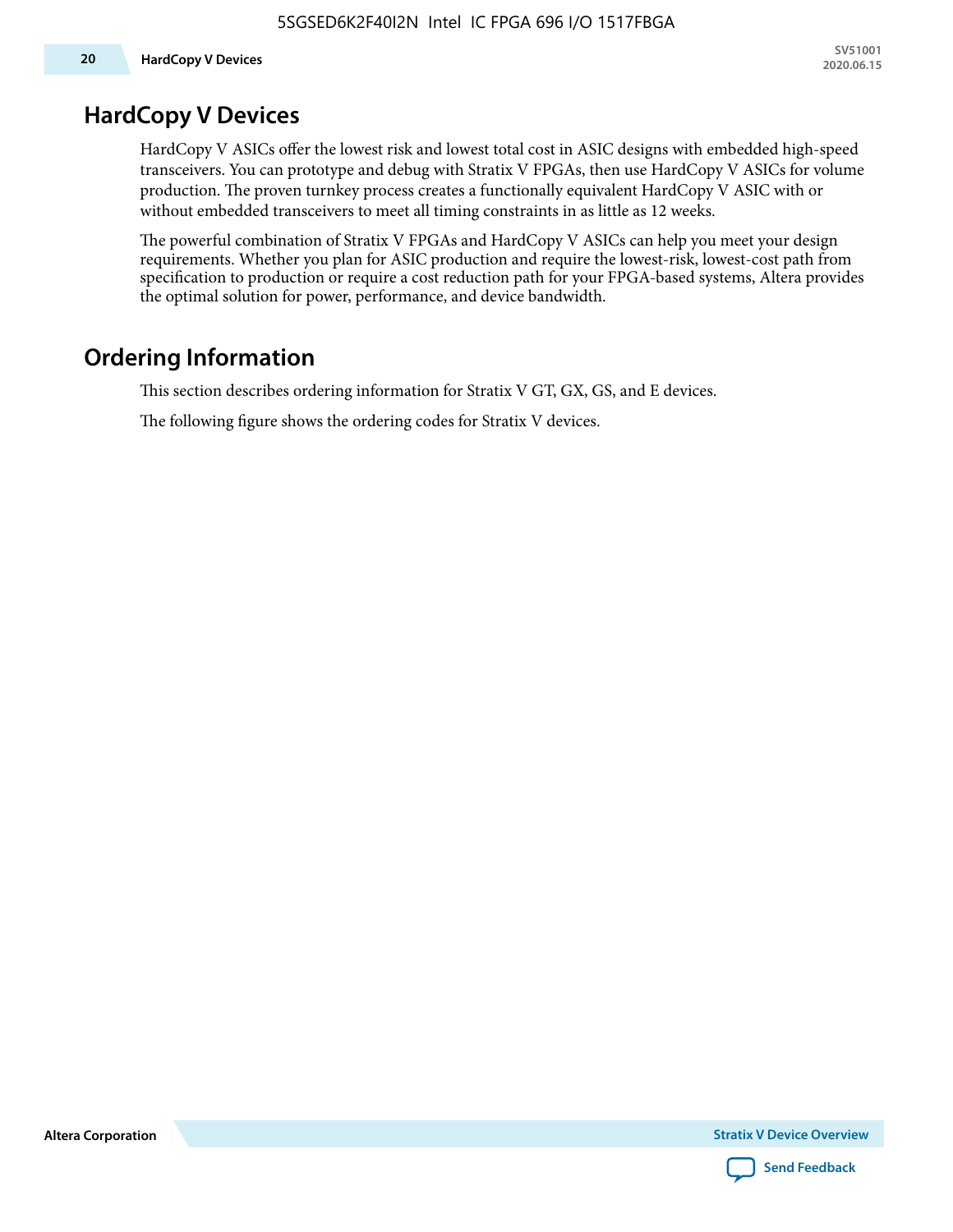#### **Figure 2: Ordering Information for Stratix V Devices**



(1) Stratix V mainstream "M" devices have exactly one instantiation of PCI Express hard IP. Extended "E" devices have either two or four instantiations of PCI Express hard IP, depending on the device and package combination. For non-transceiver Stratix V devices, this character does not appear in the part number.

(2) You can select one or two of these options, or you can ignore these options.

(3) YY parts can support transceiver operations up to 10.3125 Gbps.

(4) Contact Intel for availability.

# **Document Revision History**

| <b>Document</b><br><b>Version</b> | <b>Changes</b>                                                                                                                                            |
|-----------------------------------|-----------------------------------------------------------------------------------------------------------------------------------------------------------|
| 2020.06.15                        | Updated Figure: Ordering Information for Stratix V Devices:<br>• Added the RoHS ordering information.<br>• Removed "ES" from the list of optional suffix. |

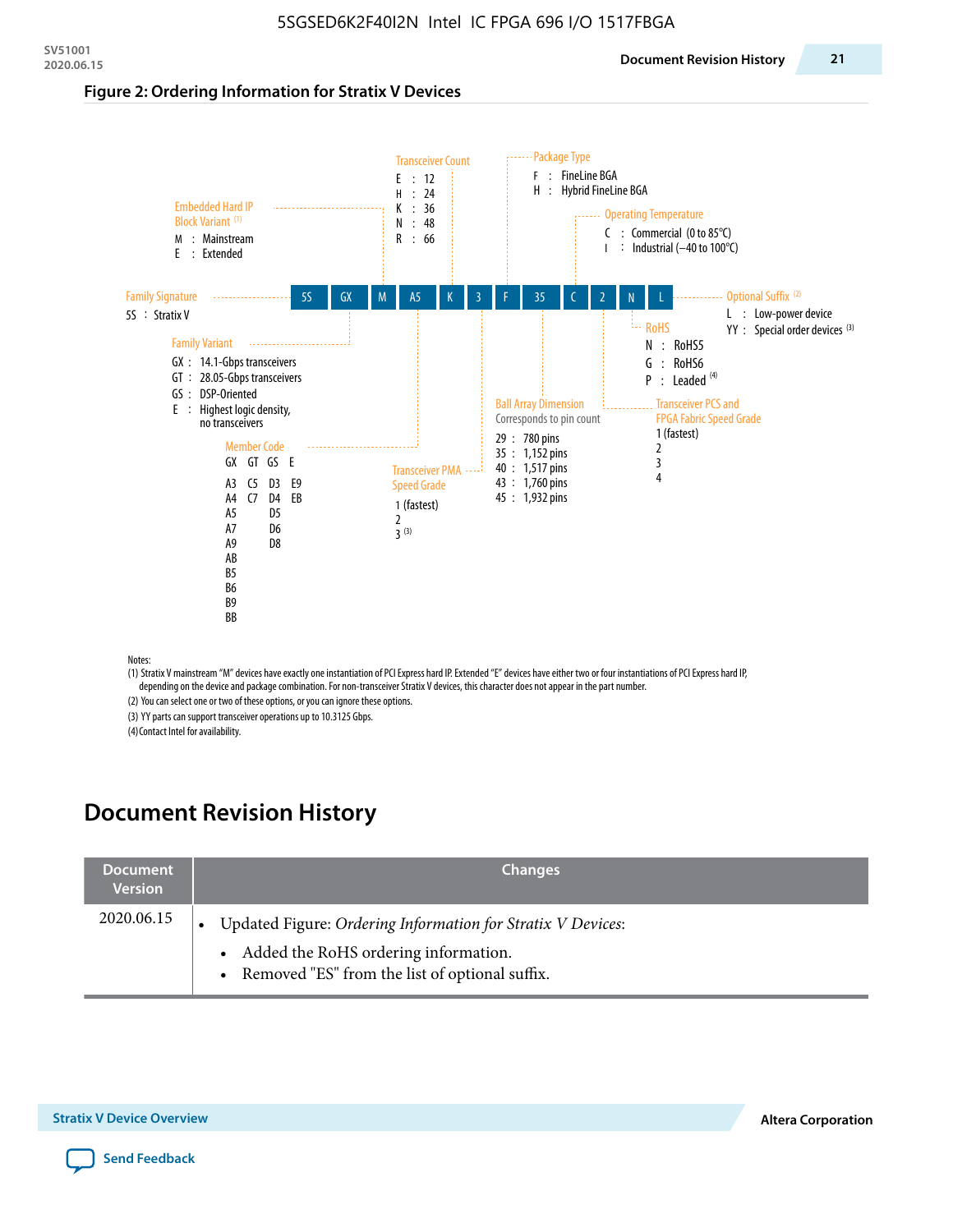#### **22 Document Revision History**

**SV51001 2020.06.15**

#### **Table 14: Document Revision History**

| <b>Date</b>   | <b>Version</b> | <b>Changes Made</b>                                                                                                                                                                                                                                                                                                                                                                                                                                                                                                                                                   |
|---------------|----------------|-----------------------------------------------------------------------------------------------------------------------------------------------------------------------------------------------------------------------------------------------------------------------------------------------------------------------------------------------------------------------------------------------------------------------------------------------------------------------------------------------------------------------------------------------------------------------|
| October 2015  | 2015.10.01     | Changed heading in the "Ordering Information for Stratix V<br>Devices" figure to "Embedded Hard IP Block Variant".                                                                                                                                                                                                                                                                                                                                                                                                                                                    |
| January 2015  | 2015.01.15     | Added ALM counts and device package sizes to the four<br>$\bullet$<br>device family features tables.<br>In the "Stratix V GX Device Features" table, changed the<br>number of DDR3 SDRAM x72 DIMM Interfaces for the<br>5SGXA3 and 5SGXA4 devices to 6. Also added footnote<br>to this row.<br>Deleted listings for 40GBASE-R and 100GBASE-R<br>Ethernet from the "Transceiver PCS Features" table in the<br>"Low-Power Serial Transceivers" section.<br>Added YY code to the Optional Suffix category in the<br>"Ordering Information for Stratix V Devices" figure. |
| April 2014    | 2014.04.08     | Updated "Variable precision DSP blocks" section of the<br>"Features Summary" table to 600 MHz performance.                                                                                                                                                                                                                                                                                                                                                                                                                                                            |
| April 2014    | 2014.04.03     | Updated GPIOs section of the "Features Summary" table<br>$\bullet$<br>to 1.6 Gbps LVDS.<br>Changed clocking speed to 800 MHz in the "Features<br>Summary" and the "Clocking" sections.                                                                                                                                                                                                                                                                                                                                                                                |
| January 2014  | 2014.01.10     | Added link to Altera Product Selector in the "Stratix V<br>Family Plan" section.<br>Corrected DDR2 performance from 533 MHz to<br>$\bullet$<br>400 MHz.<br>Updated "Device Migration List Across All Stratix V<br>$\bullet$<br>Device Variants" table.                                                                                                                                                                                                                                                                                                                |
| May 2013      | 2013.05.06     | Added link to the known document issues in the<br>Knowledge Base.<br>Updated backplane support information.<br>$\bullet$<br>Added a note about the number of I/Os to each table in<br>the "Stratix V Family Plan" section.<br>Updated the "Ordering Information for Stratix V<br>$\bullet$<br>Devices" figure.                                                                                                                                                                                                                                                        |
| December 2012 | 3.1            | Updated Table 6 and Table 13.<br>$\bullet$<br>Updated Figure 2.<br>$\bullet$                                                                                                                                                                                                                                                                                                                                                                                                                                                                                          |
| June 2012     | 3.0            | Converted chapter to stand-alone format and removed<br>$\bullet$<br>from the Stratix V handbook.<br>Changed title of document to Stratix V Device Overview<br>$\bullet$<br>Updated Figure 1.<br>Minor text edits.                                                                                                                                                                                                                                                                                                                                                     |

**Altera Corporation** 

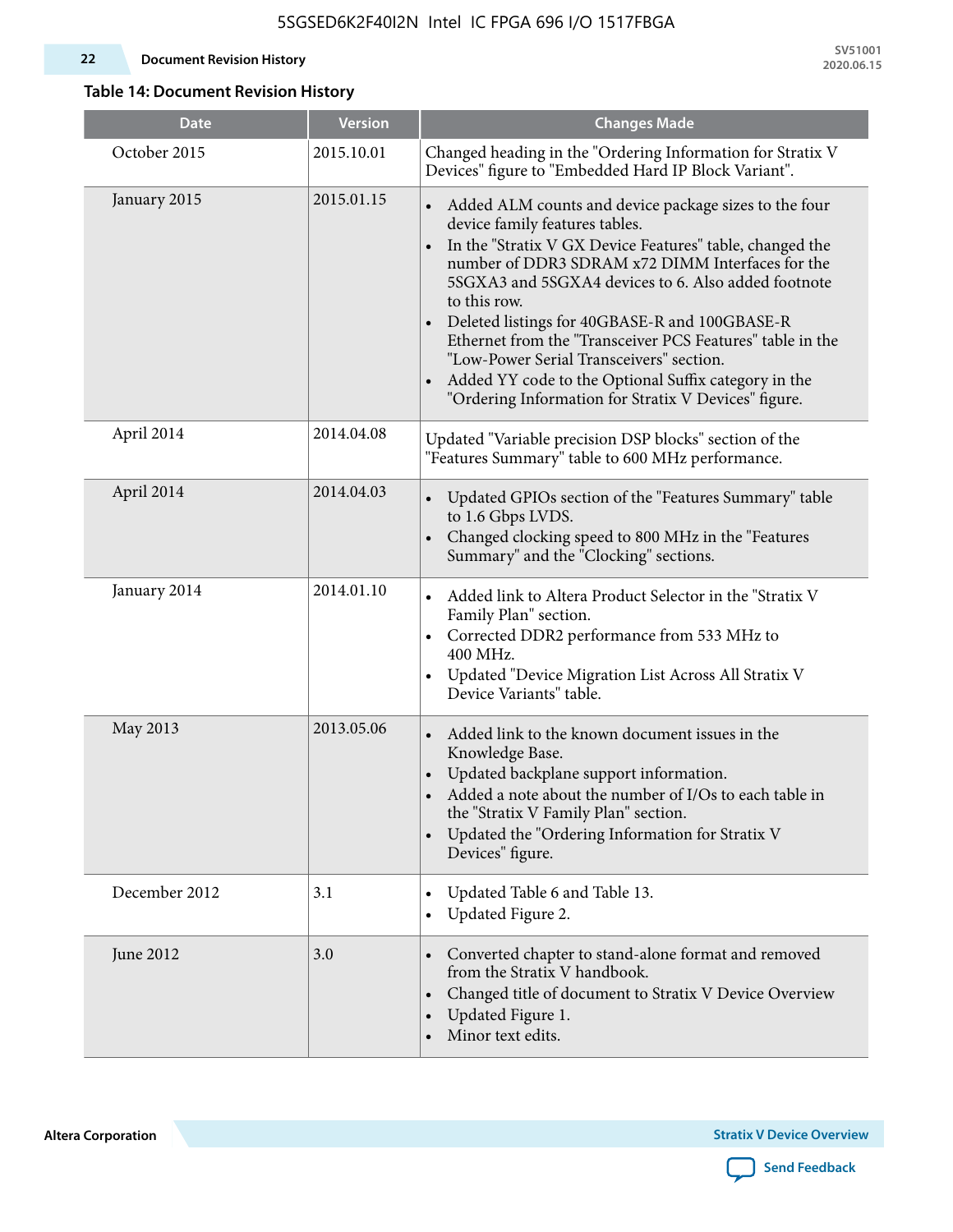| <b>Date</b>    | <b>Version</b> | <b>Changes Made</b>                                                                                                                                                                                                                                 |
|----------------|----------------|-----------------------------------------------------------------------------------------------------------------------------------------------------------------------------------------------------------------------------------------------------|
| February 2012  | 2.3            | Updated Table 1-2, Table 1-3, Table 1-4, and Table 1-5.<br>Updated Figure 1-2.<br>Updated "Automatic Single Event Upset Error Detection<br>and Correction" on page 18.<br>Minor text edits.                                                         |
| December 2011  | 2.2            | Updated Table 1-2 and Table 1-3.                                                                                                                                                                                                                    |
| November 2011  | 2.1            | Changed Stratix V GT transceiver speed from 28 Gbps to<br>28.05 Gbps.<br>Updated Figure 1-2.                                                                                                                                                        |
| November 2011  | 2.0            | Revised Figure 1-2.<br>Updated Table 1-5.<br>Minor text edits.                                                                                                                                                                                      |
| September 2011 | 1.10           | Updated Table 1-2, Table 1-3, and Table 1-4.                                                                                                                                                                                                        |
| September 2011 | 1.9            | Updated Table 1-1, Table 1-2, Table 1-3, Table 1-4, and<br>Table $1-5$ .<br>Updated Figure 1-2.<br>Minor text edits.                                                                                                                                |
| June 2011      | 1.8            | Changed 800 MHz to 1,066 MHz for DDR3 in Table 1-8<br>and in text.                                                                                                                                                                                  |
| May 2011       | 1.7            | For Stratix V GT devices, changed 14.1 Gbps to<br>12.5 Gbps.<br>• Changed Configuration via PCIe to Configuration via<br>Protocol<br>Updated Table 1–1, Table 1–2, Table 1–3, Table 1–4,<br>Table 1-5, and Table 1-6.<br>Chapter moved to Volume 1. |
| January 2011   | 1.6            | Added Stratix V GS information.<br>Updated tables listing device features.<br>Added device migration information.<br>Updated 12.5-Gbps transceivers to 14.1-Gbps<br>transceivers                                                                    |
| December 2010  | 1.5            | Updated Table 1-1.                                                                                                                                                                                                                                  |
| December 2010  | 1.4            | Updated Table 1-1.<br>Updated Figure 1-2.<br>Converted to the new template.<br>Minor text edits.                                                                                                                                                    |

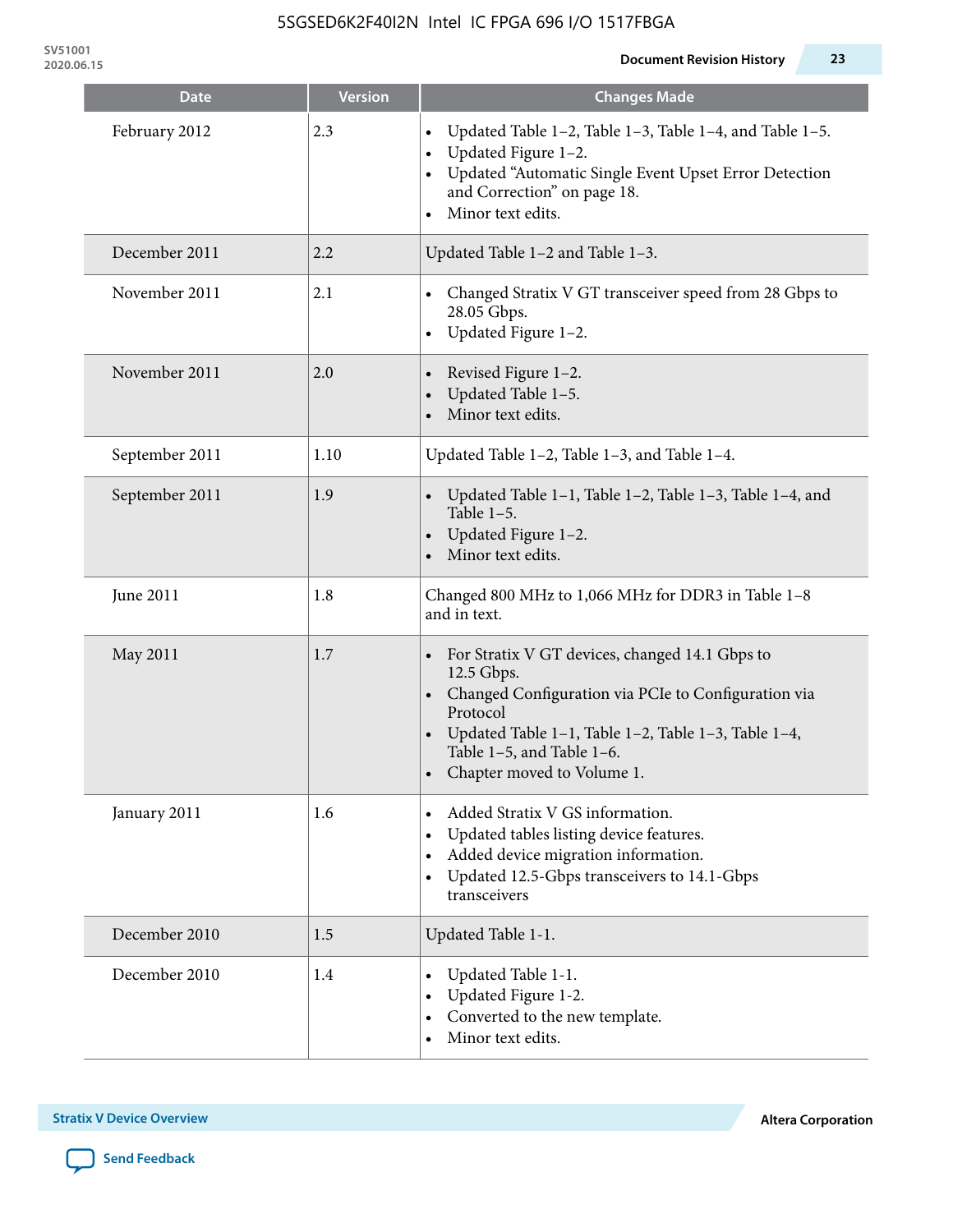#### 5SGSED6K2F40I2N Intel IC FPGA 696 I/O 1517FBGA



**24 Document Revision History**

| <b>Date</b>      | <b>Version</b> | <b>Changes Made</b>                                                                                                                                                                                                                                                                                                                                                                             |
|------------------|----------------|-------------------------------------------------------------------------------------------------------------------------------------------------------------------------------------------------------------------------------------------------------------------------------------------------------------------------------------------------------------------------------------------------|
| <b>July 2010</b> | 1.3            | Updated Table 1-5                                                                                                                                                                                                                                                                                                                                                                               |
| <b>July 2010</b> | 1.2            | Updated "Features Summary" on page 1-2<br>Updated resource counts in Table 1-1 and Table 1-2<br>Removed "Interlaken PCS Hard IP" and "10G Ethernet<br>Hard IP"<br>Added "40G and 100G Ethernet Hard IP (Embedded<br>HardCopy Block)" on page 1-7<br>Added information about Configuration via PCIe<br>Added "Partial Reconfiguration" on page 1-12<br>Added "Ordering Information" on page 1-14 |
| May 2010         | 1.1            | Updated part numbers in Table $1-1$ and Table $1-2$                                                                                                                                                                                                                                                                                                                                             |
| April 2010       | 1.0            | Initial release                                                                                                                                                                                                                                                                                                                                                                                 |

**Altera Corporation**